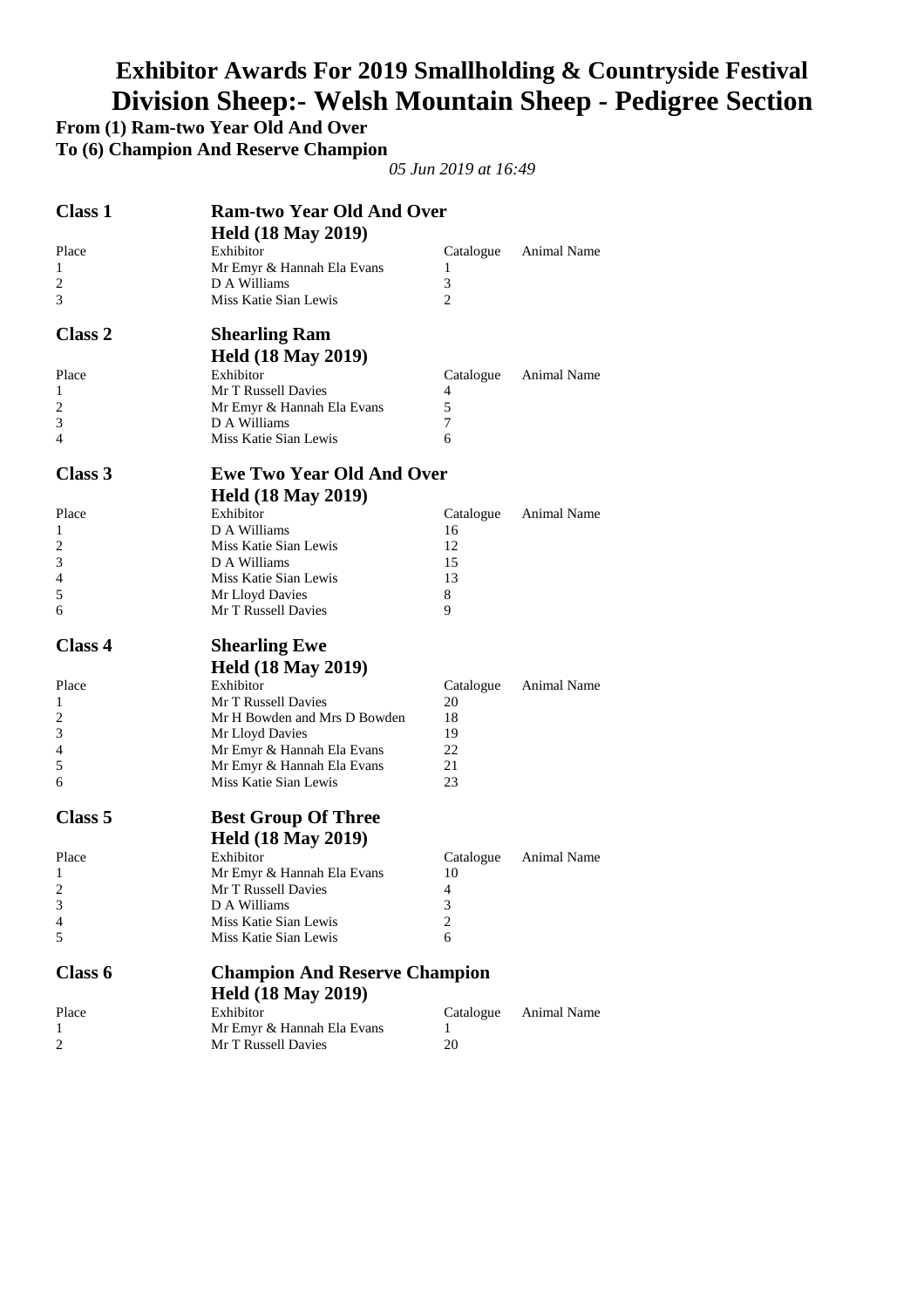# **Exhibitor Awards For 2019 Smallholding & Countryside Festival Division Sheep:- Black Welsh Mountain Sheep**

**From (7) Ram - Two Year Old And Over** 

**To (12) Champion And Reserve Champion** 

| <b>Class 7</b><br><b>Ram - Two Year Old And Over</b> |                                       |                 |                    |
|------------------------------------------------------|---------------------------------------|-----------------|--------------------|
|                                                      | <b>Held (18 May 2019)</b>             |                 |                    |
| Place                                                | Exhibitor                             | Catalogue       | Animal Name        |
| 1                                                    | Miss Bethan Davies                    | 29              |                    |
| 2                                                    | Mr E O Williams                       | 35              |                    |
| 3                                                    | Messrs Palmer & Hayward               | 33              |                    |
| 4                                                    | Mr Paul J Bertorelli                  | 28              |                    |
| 5                                                    | Mr Owain Gruffudd Davies              | 30              |                    |
| 6                                                    | Miss Carys Lynne Morgan               | 32              |                    |
| <b>Class 8</b>                                       | <b>Shearling Ram</b>                  |                 |                    |
|                                                      | <b>Held (18 May 2019)</b>             |                 |                    |
| Place                                                | Exhibitor                             | Catalogue       | Animal Name        |
| 1                                                    | Mr E O Williams                       | 51              |                    |
| $\overline{c}$                                       | Miss Gwawr Llewelyn Hughes            | 43              |                    |
| 3                                                    | Miss Gwawr Llewelyn Hughes            | 42              |                    |
| 4                                                    | Mr & Mrs M D & D L Evans              | 39              |                    |
| 5                                                    | <b>Miss Bethan Davies</b>             | 37              |                    |
| 6                                                    | Morgan Family                         | 46              |                    |
| <b>Class 9</b>                                       | <b>Ewe Two Year Old And Over</b>      |                 |                    |
|                                                      | <b>Held (18 May 2019)</b>             |                 |                    |
| Place                                                | Exhibitor                             |                 | Animal Name        |
| 1                                                    | Miss Gwawr Llewelyn Hughes            | Catalogue<br>64 |                    |
| 2                                                    | Miss Bethan Davies                    | 55              |                    |
| 3                                                    | Mr & Mrs M D & D L Evans              | 59              |                    |
| 4                                                    | Miss Linda Eccles                     | 58              |                    |
| 5                                                    | Miss Elin Meredith                    | 66              |                    |
| 6                                                    | Mr Chris Garn                         | 61              |                    |
| <b>Class 10</b>                                      | <b>Shearling Ewe</b>                  |                 |                    |
|                                                      | <b>Held (18 May 2019)</b>             |                 |                    |
|                                                      | Exhibitor                             |                 |                    |
| Place<br>1                                           | Miss Gwawr Llewelyn Hughes            | Catalogue<br>87 | Animal Name        |
| $\overline{c}$                                       | Miss Elin Meredith                    | 92              |                    |
| 3                                                    | Mr & Mrs M D & D L Evans              | 82              |                    |
| 4                                                    | Miss Gwawr Llewelyn Hughes            | 88              |                    |
| 5                                                    | Mr D R L Williams                     | 105             |                    |
| 6                                                    | Mr Chris Garn                         | 84              |                    |
| <b>Class 11</b>                                      | <b>Best Group Of Three</b>            |                 |                    |
|                                                      |                                       |                 |                    |
|                                                      | <b>Held (18 May 2019)</b>             |                 |                    |
| Place<br>1                                           | Exhibitor<br>Mr & Mrs M D & D L Evans | Catalogue<br>39 | <b>Animal Name</b> |
| 2                                                    | Miss Gwawr Llewelyn Hughes            | 43              |                    |
| <b>Class 12</b>                                      |                                       |                 |                    |
|                                                      | <b>Champion And Reserve Champion</b>  |                 |                    |
|                                                      | <b>Held (18 May 2019)</b>             |                 |                    |
| Place                                                | Exhibitor                             | Catalogue       | Animal Name        |
| 1<br>$\overline{c}$                                  | Miss Gwawr Llewelyn Hughes            | 87              |                    |
|                                                      | Mr E O Williams                       | 51              |                    |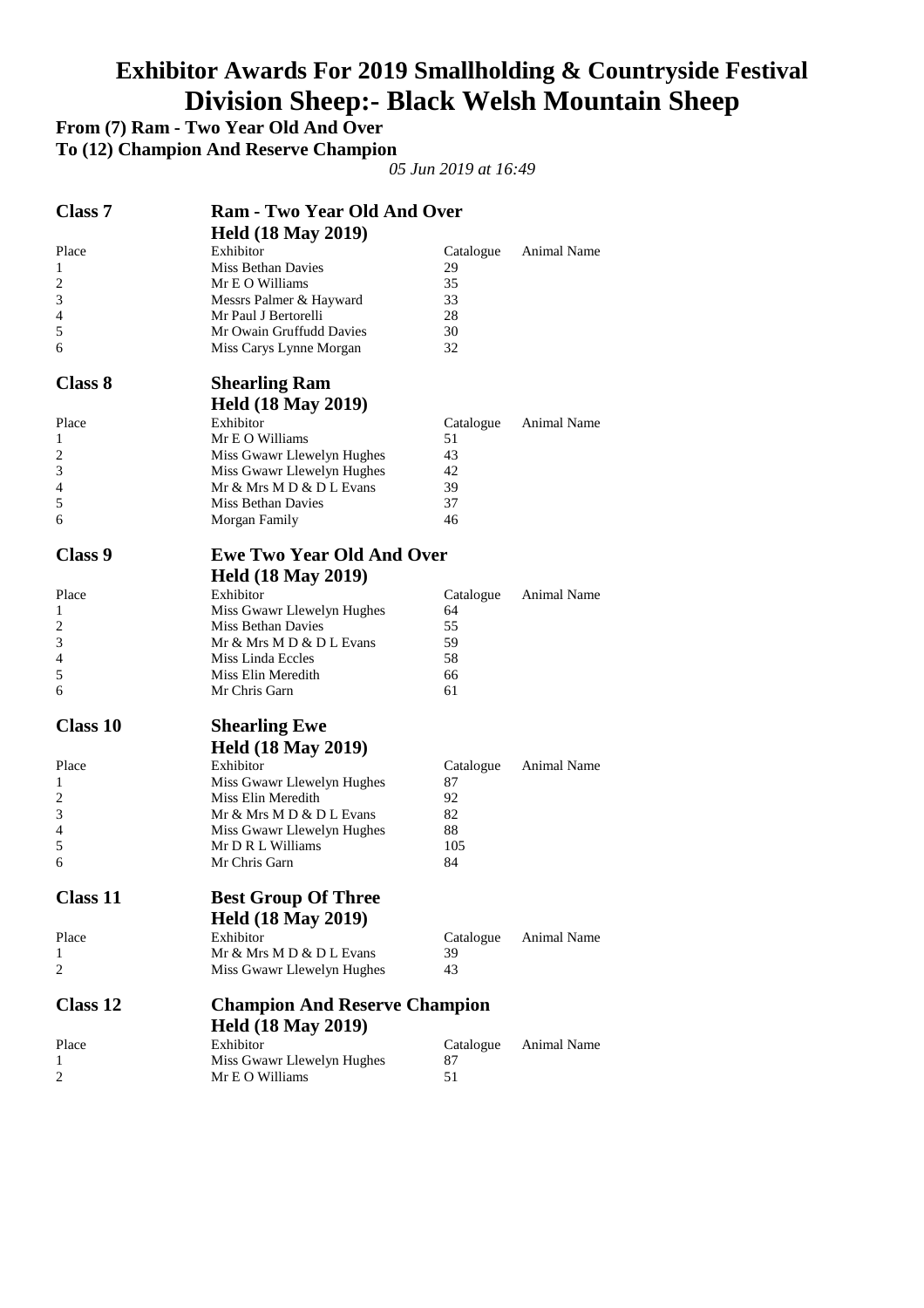# **Exhibitor Awards For 2019 Smallholding & Countryside Festival Division Sheep:- Welsh Hill Speckled Face Shep**

**From (13) Ram-two Year Old And Over** 

**To (18) Champion And Reserve Champion** 

| Class 13        | <b>Ram-two Year Old And Over</b>     |           |                    |
|-----------------|--------------------------------------|-----------|--------------------|
|                 | <b>Held (18 May 2019)</b>            |           |                    |
| Place           | Exhibitor                            | Catalogue | Animal Name        |
| 1               | Mr Milwyn Davies                     | 111       |                    |
| 2               | Mr Bryn & Eirian Jones               | 113       |                    |
| 3               | Mrs Caren Jones                      | 115       |                    |
| 4               | Mrs Caren Jones                      | 114       |                    |
| 5               | Miss Cenin Eifion                    | 112       |                    |
| 6               | Mr Milwyn Davies                     | 110       |                    |
| <b>Class 14</b> | <b>Shearling Ram</b>                 |           |                    |
|                 | <b>Held (18 May 2019)</b>            |           |                    |
| Place           | Exhibitor                            | Catalogue | <b>Animal Name</b> |
| 1               | Miss Cenin Eifion                    | 119       |                    |
| 2               | Mr Milwyn Davies                     | 118       |                    |
| 3               | Mrs Caren Jones                      | 123       |                    |
| 4               | Mrs Caren Jones                      | 122       |                    |
| 5               | Mr Milwyn Davies                     | 117       |                    |
| 6               | Mr Bryn & Eirian Jones               | 121       |                    |
| <b>Class 15</b> | <b>Ewe Two Year Old And Over</b>     |           |                    |
|                 | <b>Held (18 May 2019)</b>            |           |                    |
| Place           | Exhibitor                            | Catalogue | Animal Name        |
| 1               | Mrs Caren Jones                      | 131       |                    |
| 2               | Mr Tomos Roberts                     | 133       |                    |
| 3               | Mr Bryn & Eirian Jones               | 130       |                    |
| 4               | Mr Milwyn Davies                     | 127       |                    |
| 5               | Mrs Caren Jones                      | 132       |                    |
| 6               | Miss Cenin Eifion                    | 128       |                    |
| Class 16        | <b>Shearling Ewe</b>                 |           |                    |
|                 | <b>Held (18 May 2019)</b>            |           |                    |
| Place           | Exhibitor                            | Catalogue | Animal Name        |
| 1               | Mr Tomos Roberts                     | 142       |                    |
| 2               | Mr Bryn & Eirian Jones               | 139       |                    |
| 3               | Mr Milwyn Davies                     | 136       |                    |
| $\overline{4}$  | Miss Cenin Eifion                    | 137       |                    |
| 5               | Mr Milwyn Davies                     | 135       |                    |
| 6               | Mrs Caren Jones                      | 140       |                    |
| Class 17        | <b>Best Group Of Three</b>           |           |                    |
|                 | <b>Held (18 May 2019)</b>            |           |                    |
| Place           | Exhibitor                            | Catalogue | Animal Name        |
| 1               | Mr Bryn & Eirian Jones               | 113       |                    |
| 2               | Mr Milwyn Davies                     | 118       |                    |
| 3               | Mrs Caren Jones                      | 115       |                    |
| <b>Class 18</b> | <b>Champion And Reserve Champion</b> |           |                    |
|                 | <b>Held (18 May 2019)</b>            |           |                    |
| Place           | Exhibitor                            | Catalogue | Animal Name        |
| 1               | Mr Milwyn Davies                     | 111       |                    |
| $\overline{c}$  | Mr Tomos Roberts                     | 142       |                    |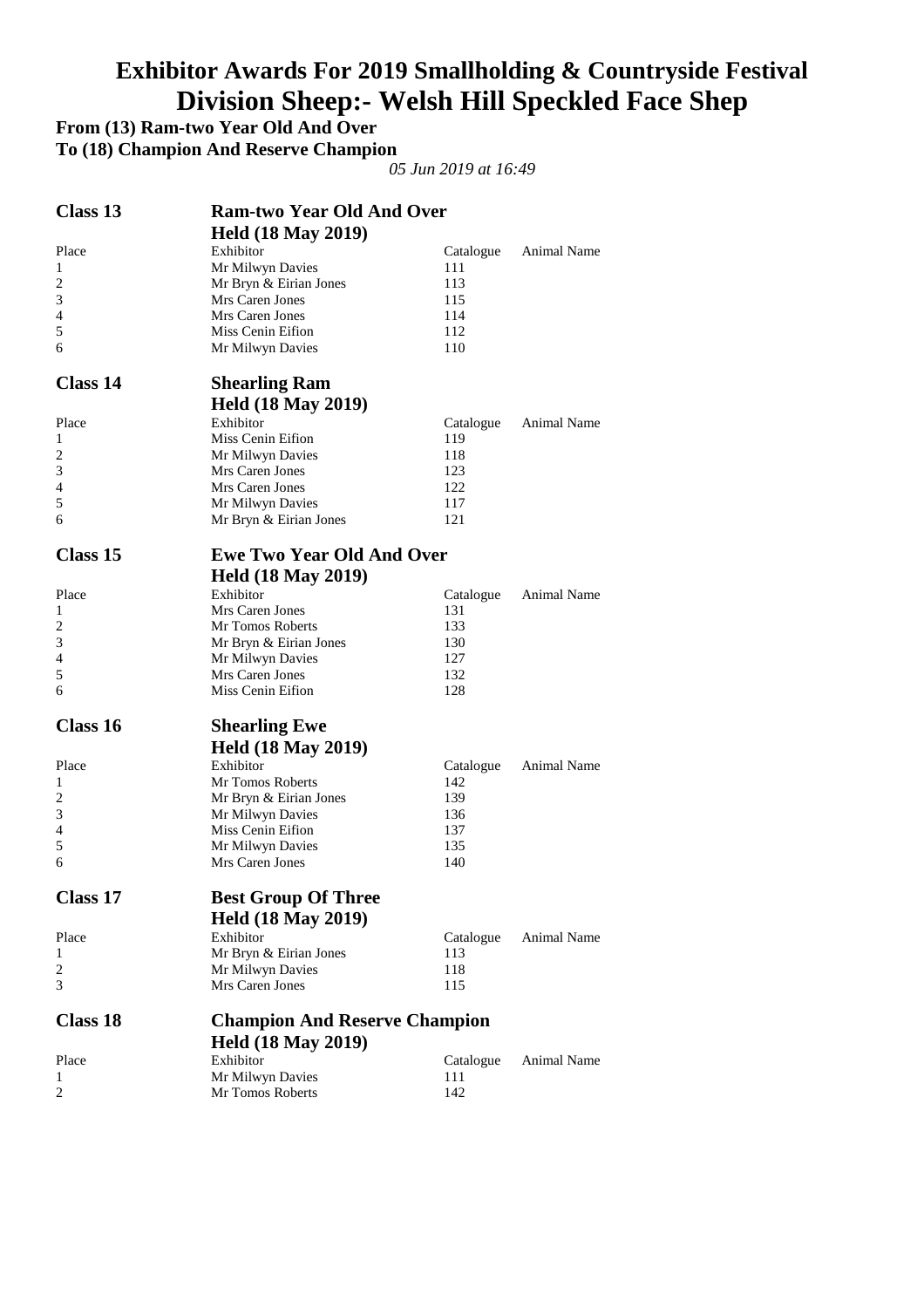# **Exhibitor Awards For 2019 Smallholding & Countryside Festival Division Sheep:- Pure Hill And Upland Breeds**

**From (19) Ram - Two Year Old And Over** 

**To (24) Champion And Reserve Champion** 

| Class 19       | <b>Ram - Two Year Old And Over</b>   |           |                    |
|----------------|--------------------------------------|-----------|--------------------|
|                | <b>Held (18 May 2019)</b>            |           |                    |
| Place          | Exhibitor                            | Catalogue | <b>Animal Name</b> |
| 1              | Mrs V Crew                           | 144       |                    |
| Class 20       | <b>Shearling Ram</b>                 |           |                    |
|                | <b>Held (18 May 2019)</b>            |           |                    |
| Place          | Exhibitor                            | Catalogue | <b>Animal Name</b> |
| 1              | Ms Geralene Griffiths                | 145       |                    |
| Class 21       | <b>Ewe Two Year Old And Over</b>     |           |                    |
|                | <b>Held (18 May 2019)</b>            |           |                    |
| Place          | Exhibitor                            | Catalogue | Animal Name        |
| 1              | Miss Cenin Eifion                    | 148       |                    |
| $\overline{2}$ | Mr Dafydd Williams                   | 150       |                    |
| 3              | Mrs V Crew                           | 146       |                    |
| Class 22       | <b>Shearling Ewe</b>                 |           |                    |
|                | <b>Held (18 May 2019)</b>            |           |                    |
| Place          | Exhibitor                            | Catalogue | <b>Animal Name</b> |
| 1              | Ms Geralene Griffiths                | 157       |                    |
| $\overline{2}$ | Mr & Mrs N Dillon                    | 154       |                    |
| 3              | Mrs V Crew                           | 151       |                    |
| $\overline{4}$ | Mr & Mrs N Dillon                    | 155       |                    |
| 5              | Miss Cenin Eifion                    | 156       |                    |
| Class 23       | <b>Best Group Of Three</b>           |           |                    |
|                | <b>Held (18 May 2019)</b>            |           |                    |
| Place          | Exhibitor                            | Catalogue | <b>Animal Name</b> |
| 1              | Mrs V Crew                           | 144       |                    |
| Class 24       | <b>Champion And Reserve Champion</b> |           |                    |
|                | <b>Held (18 May 2019)</b>            |           |                    |
| Place          | Exhibitor                            | Catalogue | Animal Name        |
| 1              | Ms Geralene Griffiths                | 157       |                    |
| $\overline{c}$ | Ms Geralene Griffiths                | 145       |                    |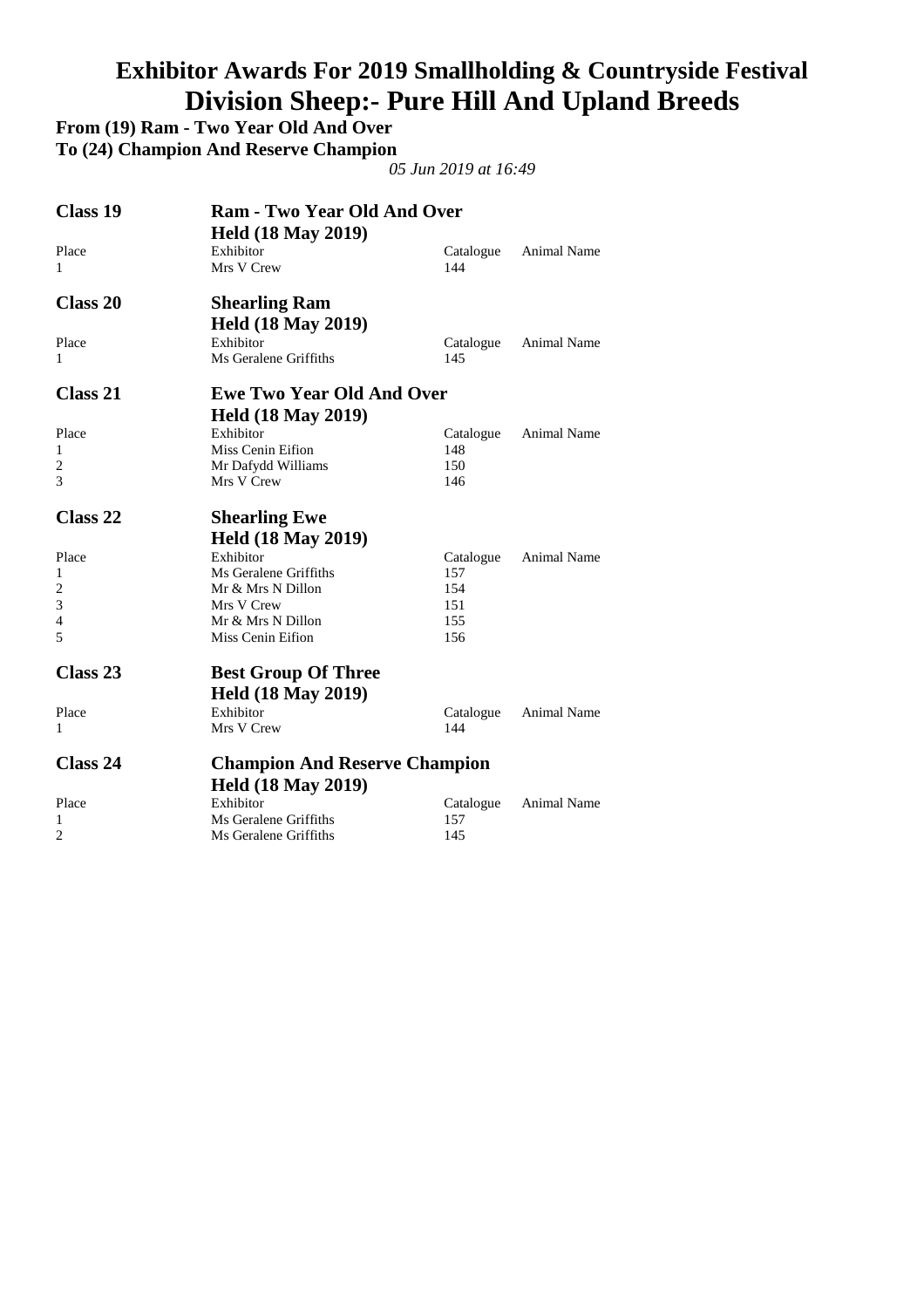#### **Exhibitor Awards For 2019 Smallholding & Countryside Festival Division Sheep:- Badger Face Welsh Mountain Sheep - Torddu Section**

**From (25) Ram - Two Year Old And Over To (30) Champion And Reserve Champion** 

| Class 25       | <b>Ram - Two Year Old And Over</b>   |           |             |
|----------------|--------------------------------------|-----------|-------------|
|                | <b>Held (18 May 2019)</b>            |           |             |
| Place          | Exhibitor                            | Catalogue | Animal Name |
| 1              | Messrs C, A & R Joseph               | 161       |             |
| 2              | Mr & Mrs N Dillon                    | 158       |             |
| 3              | Mr William Richardson                | 162       |             |
| $\overline{4}$ | Griff Jenkins                        | 160       |             |
| 5              | Miss Carys Evans                     | 159       |             |
| Class 26       | <b>Shearling Ram</b>                 |           |             |
|                | <b>Held (18 May 2019)</b>            |           |             |
| Place          | Exhibitor                            | Catalogue | Animal Name |
| 1              | Mr Aron Hemmings                     | 172       |             |
| 2              | Mr & Mrs Malcolm & Michelle Evans    | 171       |             |
| 3              | Osian Paewai - Jones                 | 173       |             |
| 4              | Mrs V Crew                           | 165       |             |
| 5              | Osian Paewai - Jones                 | 174       |             |
| 6              | Mr William Richardson                | 175       |             |
|                |                                      |           |             |
| Class 27       | <b>Ewe Two Year Old And Over</b>     |           |             |
|                | <b>Held (18 May 2019)</b>            |           |             |
| Place          | Exhibitor                            | Catalogue | Animal Name |
| 1              | Mr & Mrs Malcolm & Michelle Evans    | 185       |             |
| 2              | Osian Paewai - Jones                 | 189       |             |
| 3              | Mr & Mrs N Dillon                    | 182       |             |
| $\overline{4}$ | Griff Jenkins                        | 186       |             |
| 5              | Mr D Merion Williams                 | 191       |             |
| 6              | Mr & Mrs Mathew & Rhiannon Bevan     | 178       |             |
| Class 28       | <b>Shearling Ewe</b>                 |           |             |
|                |                                      |           |             |
|                | <b>Held (18 May 2019)</b>            |           |             |
| Place          | Exhibitor                            | Catalogue | Animal Name |
| 1              | Messrs C, A & R Joseph               | 213       |             |
| 2              | Mr Aron Hemmings                     | 207       |             |
| 3              | Osian Paewai - Jones                 | 215       |             |
| 4              | Messrs C, A & R Joseph               | 212       |             |
| 5              | Mr Aron Hemmings                     | 206       |             |
| 6              | Mr & Mrs N Dillon                    | 200       |             |
| Class 29       | <b>Best Group Of Three</b>           |           |             |
|                | <b>Held (18 May 2019)</b>            |           |             |
|                |                                      |           |             |
| Place          | Exhibitor                            | Catalogue | Animal Name |
| 1              | Osian Paewai - Jones                 | 173       |             |
| 2              | Mr William Richardson                | 162       |             |
| Class 30       | <b>Champion And Reserve Champion</b> |           |             |
|                | <b>Held (18 May 2019)</b>            |           |             |
| Place          | Exhibitor                            | Catalogue | Animal Name |
| 1              | Messrs C, A & R Joseph               | 213       |             |
| 2              | Mr & Mrs Malcolm & Michelle Evans    | 185       |             |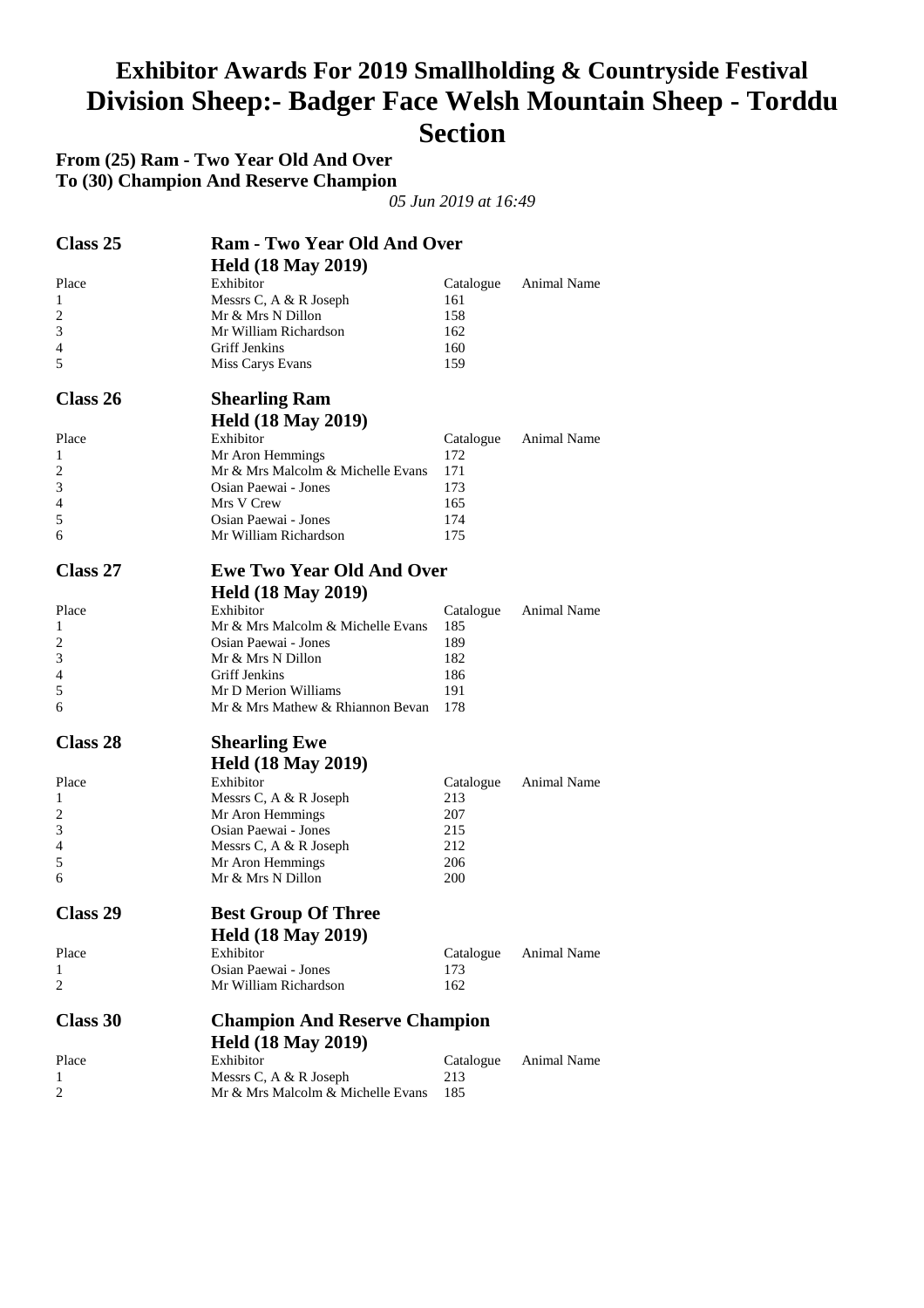#### **Exhibitor Awards For 2019 Smallholding & Countryside Festival Division Sheep:- Badger Face Welsh Mountain Sheep - Torwen Section**

**From (31) Ram - Two Year Old And Over To (36) Champion And Reserve Champion** 

| Class 31 | <b>Ram - Two Year Old And Over</b><br><b>Held (18 May 2019)</b> |           |                       |
|----------|-----------------------------------------------------------------|-----------|-----------------------|
| Place    | Exhibitor                                                       | Catalogue | <b>Animal Name</b>    |
| 1        | Mr Robert Condell                                               | 221       |                       |
| 2        | Mr Rhys Mills                                                   | 222       |                       |
| 3        | Mr Dafydd Williams                                              | 223       |                       |
| Class 32 | <b>Shearling Ram</b>                                            |           |                       |
|          | <b>Held (18 May 2019)</b>                                       |           |                       |
| Place    | Exhibitor                                                       | Catalogue | Animal Name           |
| 1        | Mr D Price Jones                                                | 228       |                       |
| 2        | Mr & Mrs Malcolm & Michelle Evans                               | 226       |                       |
| 3        | Eirian & Jasmine Jones                                          | 229       |                       |
| 4        | Mr Rhydian Davies                                               | 224       |                       |
| 5        | Eirian & Jasmine Jones                                          | 230       |                       |
| 6        | Mr Aled Groucott                                                | 227       |                       |
| Class 33 | <b>Ewe Two Year Old And Over</b>                                |           |                       |
|          | <b>Held (18 May 2019)</b>                                       |           |                       |
| Place    | Exhibitor                                                       | Catalogue | Animal Name           |
| 1        | M, S & C Brown                                                  | 233       |                       |
| 2        | Mr Rhydian Davies                                               | 235       |                       |
| 3        | Mr & Mrs Malcolm & Michelle Evans                               | 237       |                       |
| 4        | Eirian & Jasmine Jones                                          | 239       |                       |
| 5        | M, S & C Brown                                                  | 234       |                       |
| 6        | Mr Rhys Mills                                                   | 241       |                       |
| Class 34 | <b>Shearling Ewe</b>                                            |           |                       |
|          | <b>Held (18 May 2019)</b>                                       |           |                       |
| Place    | Exhibitor                                                       | Catalogue | Animal Name           |
| 1        | Mr Aled Groucott                                                | 253       |                       |
| 2        | Eirian & Jasmine Jones                                          | 256       |                       |
| 3        | Eirian & Jasmine Jones                                          | 257       |                       |
| 4        | Mr & Mrs Malcolm & Michelle Evans                               | 251       |                       |
| 5        | Mr & Mrs N Dillon                                               | 247       |                       |
| 6        | M, S & C Brown                                                  | 245       |                       |
| Class 35 | <b>Best Group Of Three</b>                                      |           |                       |
|          | <b>Held (18 May 2019)</b>                                       |           |                       |
| Place    | Exhibitor                                                       |           | Catalogue Animal Name |
| 1        | Eirian & Jasmine Jones                                          | 229       |                       |
| 2        | Mr Rhys Mills                                                   | 222       |                       |
| Class 36 | <b>Champion And Reserve Champion</b>                            |           |                       |
|          | <b>Held (18 May 2019)</b>                                       |           |                       |
| Place    | Exhibitor                                                       | Catalogue | Animal Name           |
| 1        | Mr D Price Jones                                                | 228       |                       |
| 2        | M, S & C Brown                                                  | 233       |                       |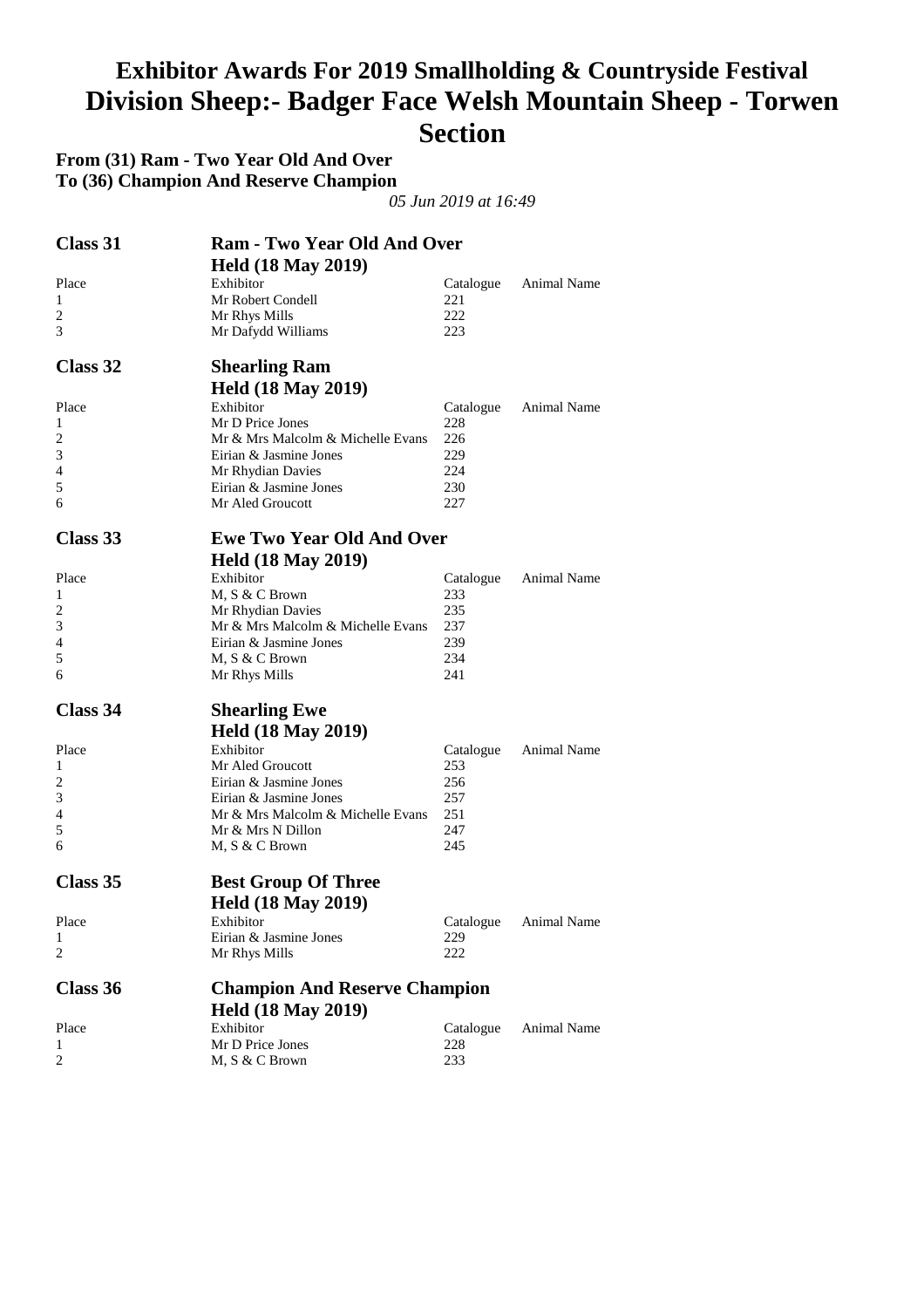# **Exhibitor Awards For 2019 Smallholding & Countryside Festival Division Sheep:- Balwen Welsh Mountain Sheep**

**From (37) Ram - Two Year Old And Over** 

**To (42) Champion And Reserve Champion** 

| Class 37        | <b>Ram - Two Year Old And Over</b>   |           |             |
|-----------------|--------------------------------------|-----------|-------------|
|                 | <b>Held (18 May 2019)</b>            |           |             |
| Place           | Exhibitor                            | Catalogue | Animal Name |
| 1               | Huw & Mair Williams                  | 267       |             |
| $\overline{c}$  | Mr Jack Jones                        | 266       |             |
| 3               | Mr Alun Davies                       | 262       |             |
| 4               | Mrs Gwyneth Evans                    | 263       |             |
| Class 38        | <b>Shearling Ram</b>                 |           |             |
|                 | <b>Held (18 May 2019)</b>            |           |             |
| Place           | Exhibitor                            | Catalogue | Animal Name |
| 1               | Gary & Meinir Howells                | 269       |             |
| 2               | Huw & Mair Williams                  | 272       |             |
| 3               | Mr Jack Jones                        | 270       |             |
| 4               | Mr Jack Jones                        | 271       |             |
| 5               | Mr Alun Davies                       | 268       |             |
| Class 39        | <b>Ewe Two Year Old And Over</b>     |           |             |
|                 | <b>Held (18 May 2019)</b>            |           |             |
| Place           | Exhibitor                            | Catalogue | Animal Name |
| 1               | <b>Mrs Margaret Davies</b>           | 274       |             |
| 2               | Mr Jack Jones                        | 280       |             |
| 3               | Mr Alun Davies                       | 273       |             |
| 4               | Mr Jack Jones                        | 281       |             |
| 5               | Mrs Gwyneth Evans                    | 275       |             |
| <b>Class 40</b> | <b>Shearling Ewe</b>                 |           |             |
|                 | <b>Held (18 May 2019)</b>            |           |             |
| Place           | Exhibitor                            | Catalogue | Animal Name |
| 1               | Mrs Margaret Davies                  | 283       |             |
| 2               | Mrs Anne Groucott                    | 286       |             |
| 3               | Mr Jack Jones                        | 291       |             |
| 4               | Huw & Mair Williams                  | 292       |             |
| 5               | Huw & Mair Williams                  | 293       |             |
| 6               | Mr Jack Jones                        | 290       |             |
| <b>Class 41</b> | <b>Best Group Of Three</b>           |           |             |
|                 | <b>Held (18 May 2019)</b>            |           |             |
| Place           | Exhibitor                            | Catalogue | Animal Name |
| 1               | Mr Jack Jones                        | 266       |             |
| 2               | Mrs Gwyneth Evans                    | 263       |             |
| Class 42        | <b>Champion And Reserve Champion</b> |           |             |
|                 | <b>Held (18 May 2019)</b>            |           |             |
| Place           | Exhibitor                            | Catalogue | Animal Name |
| 1               | Gary & Meinir Howells                | 269       |             |
| 2               | Mrs Margaret Davies                  | 283       |             |
|                 |                                      |           |             |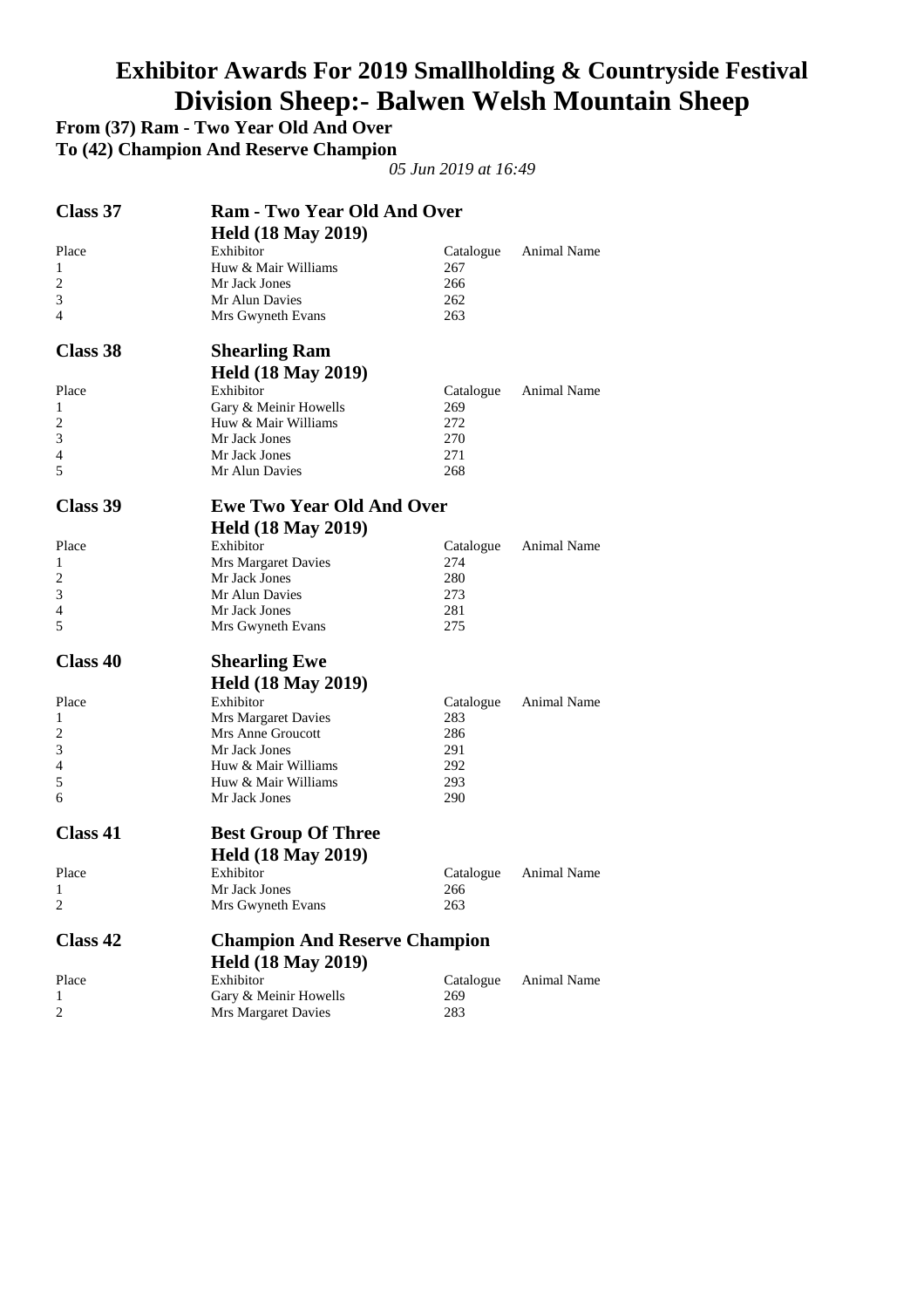#### **Exhibitor Awards For 2019 Smallholding & Countryside Festival Division Sheep:- Kerry Hill Sheep**

**From (43) Ram - Two Year Old And Over** 

**To (48) Champion And Reserve Champion** 

| Class 43        | <b>Ram - Two Year Old And Over</b>      |                  |             |  |  |
|-----------------|-----------------------------------------|------------------|-------------|--|--|
|                 | <b>Held (18 May 2019)</b>               |                  |             |  |  |
| Place           | Exhibitor                               | Catalogue        | Animal Name |  |  |
| 1               | Master Tom Ryan Evans                   | 295              |             |  |  |
| 2               | Miss & Mr Kate & Ed Esler & Simmons 294 |                  |             |  |  |
| <b>Class 44</b> | <b>Shearling Ram</b>                    |                  |             |  |  |
|                 | <b>Held (18 May 2019)</b>               |                  |             |  |  |
| Place           | Exhibitor                               | Catalogue        | Animal Name |  |  |
| 1               | Master Tom Ryan Evans                   | 298              |             |  |  |
| 2               | Mr A T Probert                          | 304              |             |  |  |
| 3               | Miss & Mr Kate & Ed Esler & Simmons 297 |                  |             |  |  |
| 4               | Morgan Family                           | 301              |             |  |  |
| 5               | Morgan Family                           | 302              |             |  |  |
| 6               | Master Tom Ryan Evans                   | 299              |             |  |  |
| Class 45        | <b>Ewe Two Year Old And Over</b>        |                  |             |  |  |
|                 | <b>Held (18 May 2019)</b>               |                  |             |  |  |
| Place           | Exhibitor                               | Catalogue        | Animal Name |  |  |
| 1               | Miss & Mr Kate & Ed Esler & Simmons 305 |                  |             |  |  |
| 2               | Master Tom Ryan Evans                   | 306              |             |  |  |
| 3               | Mrs Helen Macleod                       | 307              |             |  |  |
| $\overline{4}$  | Mr A T Probert                          | 310              |             |  |  |
|                 |                                         |                  |             |  |  |
| Class 46        | <b>Shearling Ewe</b>                    |                  |             |  |  |
|                 | <b>Held (18 May 2019)</b>               |                  |             |  |  |
| Place           | Exhibitor                               | Catalogue        | Animal Name |  |  |
| 1               | J & P Owens                             | 318              |             |  |  |
| 2               | Master Tom Ryan Evans                   | 312              |             |  |  |
| 3               | Mr A T Probert                          | 320              |             |  |  |
| 4               | Miss & Mr Kate & Ed Esler & Simmons 311 |                  |             |  |  |
| 5               | Master Tom Ryan Evans                   | 313              |             |  |  |
| 6               | J & P Owens                             | 317              |             |  |  |
| <b>Class 47</b> | <b>Best Group Of Three</b>              |                  |             |  |  |
|                 | <b>Held (18 May 2019)</b>               |                  |             |  |  |
| Place           | Exhibitor                               | Catalogue        | Animal Name |  |  |
| 1               | Master Tom Ryan Evans                   | 295              |             |  |  |
| 2               | Miss & Mr Kate & Ed Esler & Simmons 297 |                  |             |  |  |
| <b>Class 48</b> | <b>Champion And Reserve Champion</b>    |                  |             |  |  |
|                 | <b>Held (18 May 2019)</b>               |                  |             |  |  |
| Place           | Exhibitor                               |                  | Animal Name |  |  |
| 1               | J & P Owens                             | Catalogue<br>318 |             |  |  |
| $\overline{c}$  | Master Tom Ryan Evans                   | 298              |             |  |  |
|                 |                                         |                  |             |  |  |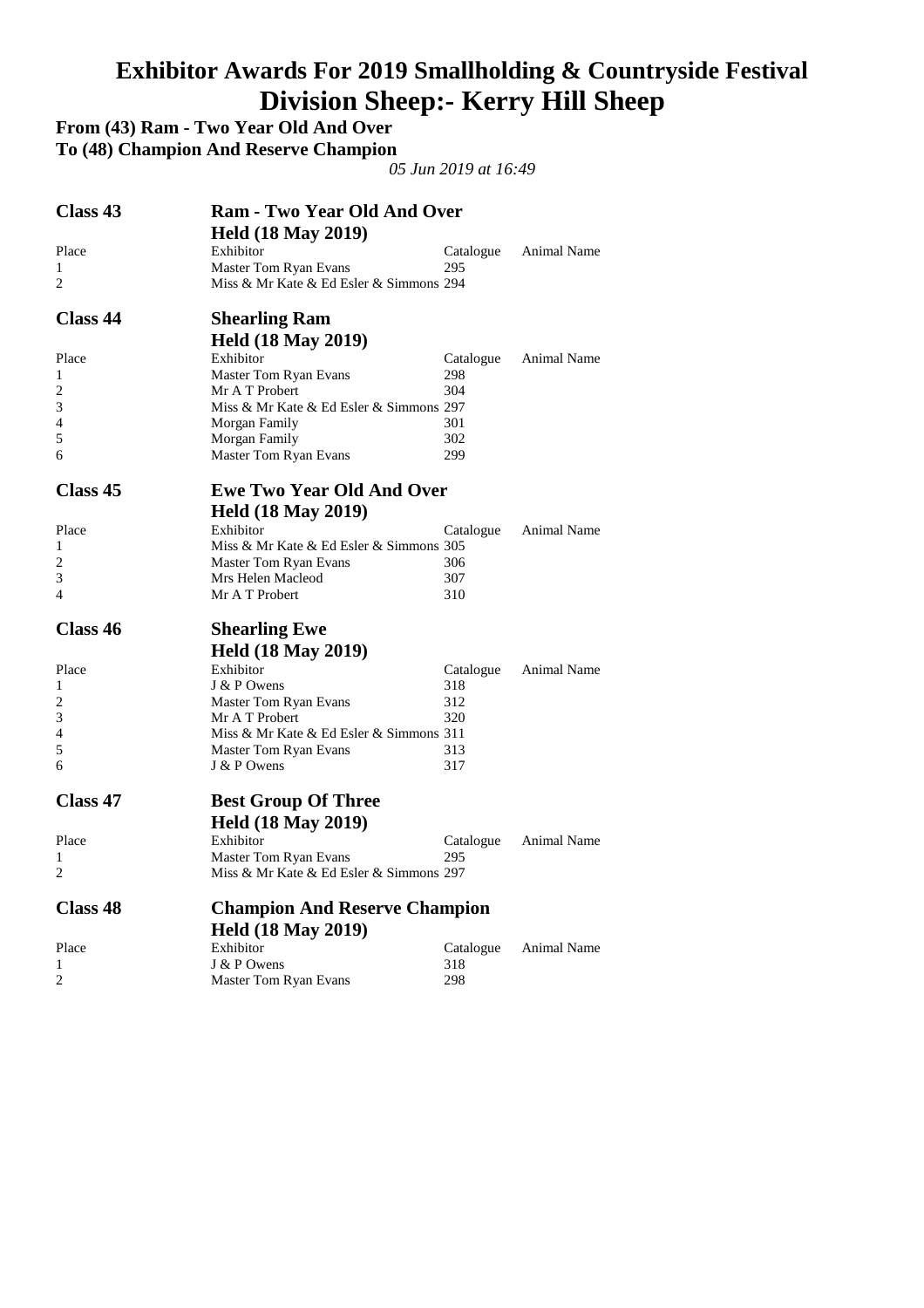# **Exhibitor Awards For 2019 Smallholding & Countryside Festival Division Sheep:- Hill Radnor Sheep**

**From (49) Ram - Two Year Old And Over** 

**To (54) Champion & Reserve Champion** 

| Class 49       | <b>Ram - Two Year Old And Over</b><br><b>Held (18 May 2019)</b> |           |                    |
|----------------|-----------------------------------------------------------------|-----------|--------------------|
| Place          | Exhibitor                                                       | Catalogue | <b>Animal Name</b> |
| 1              | DCL & CJ Williams                                               | 326       |                    |
| 2              | $DCL & CJ$ Williams                                             | 325       |                    |
| 3              | Mrs S Protheroe                                                 | 324       |                    |
| Class 50       | <b>Shearling Ram</b><br><b>Held (18 May 2019)</b>               |           |                    |
| Place          | Exhibitor                                                       | Catalogue | <b>Animal Name</b> |
| 1              | DCL & CJ Williams                                               | 331       |                    |
| 2              | Mrs Abby Barroll and Miss Charlotte Pearce                      |           | 327                |
| 3              | Mr S Stephen Rogers                                             | 330       |                    |
| 4              | Mr & Mrs A & T Evans                                            | 328       |                    |
| 5              | Rhys Jenkins                                                    | 329       |                    |
| 6              | $DCL & CJ$ Williams                                             | 332       |                    |
| Class 51       | <b>Ewe Two Year Old And Over</b>                                |           |                    |
|                | <b>Held (18 May 2019)</b>                                       |           |                    |
| Place          | Exhibitor                                                       | Catalogue | Animal Name        |
| 1              | Mr S Stephen Rogers                                             | 337       |                    |
| $\overline{c}$ | DCL & CJ Williams                                               | 338       |                    |
| 3              | Messrs S & J Protheroe                                          | 336       |                    |
| 4              | D C L & C J Williams                                            | 339       |                    |
| 5              | Dafydd & Katy Owen & Davies                                     | 335       |                    |
| Class 52       | <b>Shearling Ewe</b>                                            |           |                    |
|                | <b>Held (18 May 2019)</b>                                       |           |                    |
| Place          | Exhibitor                                                       | Catalogue | Animal Name        |
| 1              | Dafydd & Katy Owen & Davies                                     | 343       |                    |
| 2              | Rhys Jenkins                                                    | 342       |                    |
| 3              | Mr S Stephen Rogers                                             | 346       |                    |
| 4              | Messrs S & J Protheroe                                          | 345       |                    |
| 5              | Mr & Mrs A & T Evans                                            | 341       |                    |
| 6              | D C L & C J Williams                                            | 349       |                    |
| Class 53       | <b>Best Group Of Three</b>                                      |           |                    |
|                | <b>Held (18 May 2019)</b>                                       |           |                    |
| Place          | Exhibitor                                                       | Catalogue | Animal Name        |
| $\mathbf{1}$   | D C L & C J Williams                                            | 331       |                    |
| 2              | Mr S Stephen Rogers                                             | 330       |                    |
| 3              | DCL & CJ Williams                                               | 326       |                    |
| Class 54       | <b>Champion &amp; Reserve Champion</b>                          |           |                    |
|                | <b>Held (18 May 2019)</b>                                       |           |                    |
|                | Exhibitor                                                       |           | Animal Name        |
| Place          | DCL & CJ Williams                                               | Catalogue |                    |
| 1<br>2         |                                                                 | 331       |                    |
|                | Dafydd & Katy Owen & Davies                                     | 343       |                    |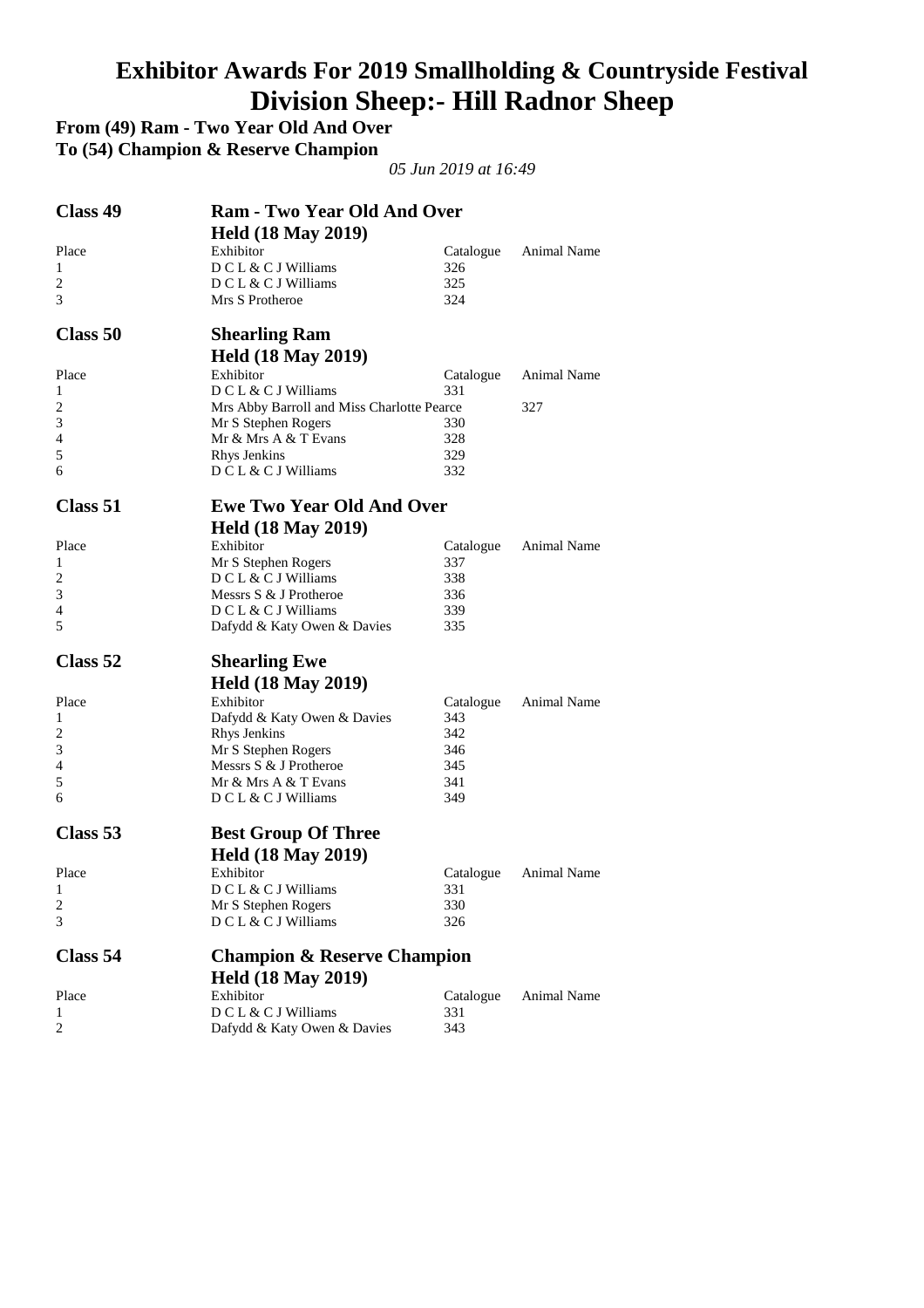#### **Exhibitor Awards For 2019 Smallholding & Countryside Festival Division Sheep:- Coloured Ryeland Sheep**

**From (55) Ram - Two Year Old And Over** 

**To (60) Champion And Reserve Champion** 

| Class 55 | <b>Ram - Two Year Old And Over</b>                    |                          |
|----------|-------------------------------------------------------|--------------------------|
|          | <b>Held (18 May 2019)</b>                             |                          |
| Place    | Exhibitor                                             | Catalogue<br>Animal Name |
| 1        | Mrs Joanne Fisher and S & J E & M J Fisher & Hoggarth | 354                      |
| 2        | Mrs Jenny Hughes                                      | 355                      |
| 3        | Mr Jack Deakins                                       | 353                      |
| Class 56 | <b>Shearling Ram</b>                                  |                          |
|          | <b>Held (18 May 2019)</b>                             |                          |
| Place    | Exhibitor                                             | Catalogue<br>Animal Name |
| 1        | Mrs Tammy Preece                                      | 368                      |
| 2        | Mrs Joanne Fisher and S & J E & M J Fisher & Hoggarth | 361                      |
| 3        | Mr Jack Deakins                                       | 359                      |
| 4        | Mrs Joanne Fisher and S & J E & M J Fisher & Hoggarth | 362                      |
| 5        | Mr & Mrs A J & S J Mevicar                            | 367                      |
| 6        | Mr & Mrs A J & S J Mevicar                            | 366                      |
| Class 57 | <b>Ewe Two Year Old And Over</b>                      |                          |
|          | <b>Held (18 May 2019)</b>                             |                          |
| Place    | Exhibitor                                             | Catalogue<br>Animal Name |
| 1        | Mrs Joanne Fisher and S & J E & M J Fisher & Hoggarth | 376                      |
| 2        | Mr Jack Deakins                                       | 373                      |
| 3        | Mrs Valerie A. Howells                                | 377                      |
| 4        | Mr & Mrs A J & S J Mevicar                            | 382                      |
| 5        | Arthur Jenkins                                        | 379                      |
| 6        | <b>Arthur Jenkins</b>                                 | 380                      |
| Class 58 | <b>Shearling Ewe</b>                                  |                          |
|          | <b>Held (18 May 2019)</b>                             |                          |
| Place    | Exhibitor                                             | Animal Name<br>Catalogue |
| 1        | Mr Jack Deakins                                       | 389                      |
| 2        | Mrs Jenny Hughes                                      | 398                      |
| 3        | Mrs Valerie A. Howells                                | 396                      |
| 4        | Mr & Mrs A J & S J Mcvicar                            | 404                      |
| 5        | Mr Jack Deakins                                       | 390                      |
| 6        | Mrs K Dolden                                          | 392                      |
| Class 59 | <b>Best Group Of Three</b>                            |                          |
|          | <b>Held (18 May 2019)</b>                             |                          |
| Place    | Exhibitor                                             | Catalogue<br>Animal Name |
| 1        | Mrs Joanne Fisher and S & J E & M J Fisher & Hoggarth | 354                      |
| 2        | Mr Jack Deakins                                       | 353                      |
| 3        | <b>Arthur Jenkins</b>                                 | 365                      |
| Class 60 | <b>Champion And Reserve Champion</b>                  |                          |
|          | <b>Held (18 May 2019)</b>                             |                          |
| Place    | Exhibitor                                             | Catalogue<br>Animal Name |
| 1        | Mr Jack Deakins                                       | 389                      |
| 2        | Mrs Joanne Fisher and S & J E & M J Fisher & Hoggarth | 376                      |
|          |                                                       |                          |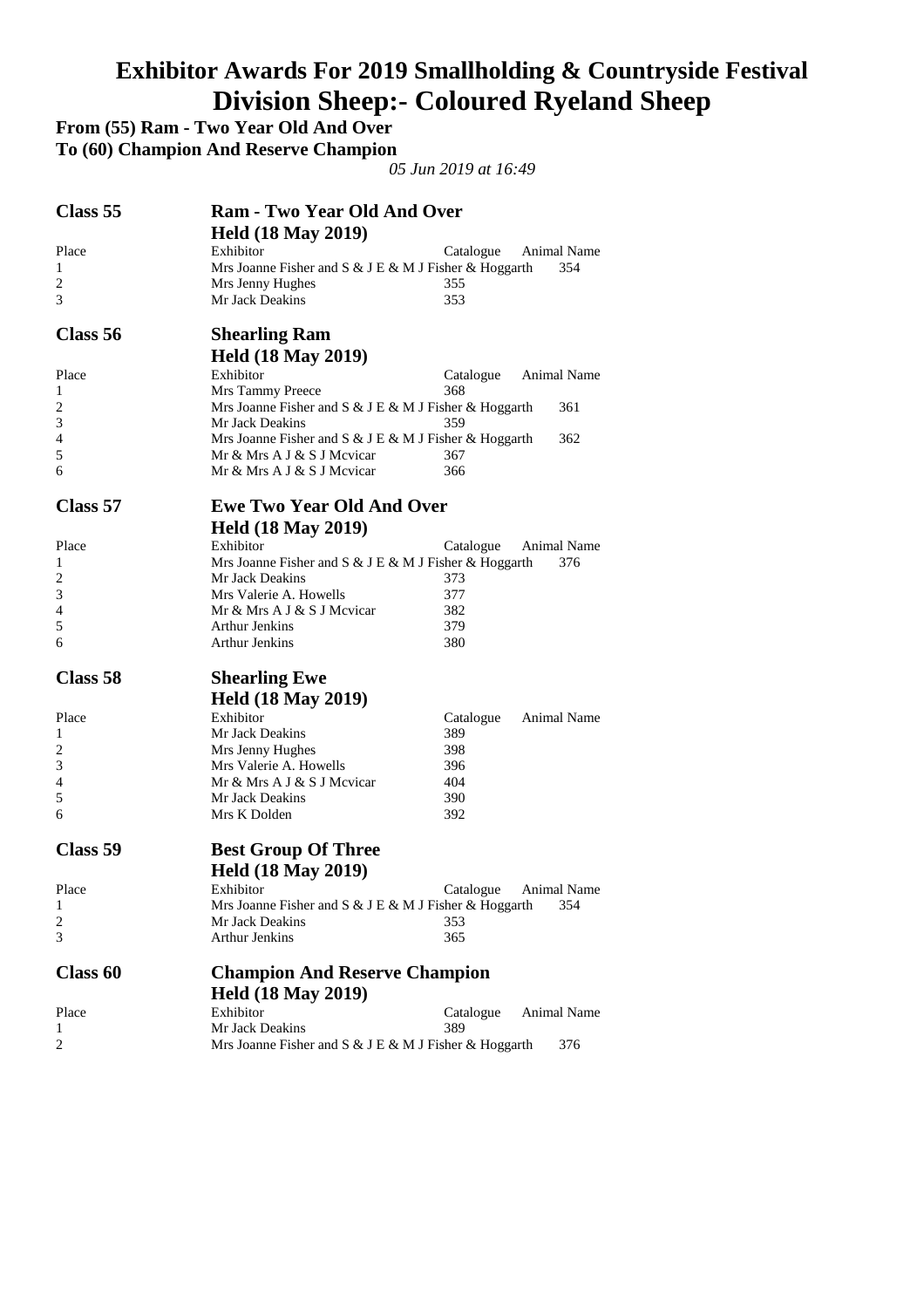# **Exhibitor Awards For 2019 Smallholding & Countryside Festival Division Sheep:- Rare Breeds - Longwool Section**

**From (61) Ram - Two Year Old And Over** 

**To (66) Champion And Reserve Champion** 

| Class 61            | <b>Ram - Two Year Old And Over</b>   |           |                    |
|---------------------|--------------------------------------|-----------|--------------------|
|                     | <b>Held (18 May 2019)</b>            |           |                    |
| Place               | Exhibitor                            | Catalogue | Animal Name        |
| 1                   | Mr & Mrs Roger Taylor                | 411       |                    |
| 2                   | Mr & Mrs Roger Taylor                | 412       |                    |
| 3                   | Mr Anthony Williams                  | 413       |                    |
| 4                   | Mr Lewis Robertson                   | 410       |                    |
| Class <sub>62</sub> | <b>Shearling Ram</b>                 |           |                    |
|                     | <b>Held (18 May 2019)</b>            |           |                    |
| Place               | Exhibitor                            | Catalogue | <b>Animal Name</b> |
| 1                   | Mrs Sadie Champion                   | 414       |                    |
| 2                   | Mr Lewis Robertson                   | 415       |                    |
| Class 63            | <b>Ewe Two Year Old And Over</b>     |           |                    |
|                     | <b>Held (18 May 2019)</b>            |           |                    |
| Place               | Exhibitor                            | Catalogue | Animal Name        |
| 1                   | Mrs Sadie Champion                   | 416       |                    |
| 2                   | Mr Lewis Robertson                   | 418       |                    |
| 3                   | Mr Anthony Williams                  | 420       |                    |
| 4                   | Mr Anthony Williams                  | 421       |                    |
| 5                   | Messrs R & R Lennard                 | 417       |                    |
| 6                   | Mr Lewis Robertson                   | 419       |                    |
| Class 64            | <b>Shearling Ewe</b>                 |           |                    |
|                     | <b>Held (18 May 2019)</b>            |           |                    |
| Place               | Exhibitor                            | Catalogue | Animal Name        |
| 1                   | Joshua Page                          | 426       |                    |
| 2                   | Joshua Page                          | 425       |                    |
| 3                   | Messrs R & R Lennard                 | 424       |                    |
| 4                   | Mr Lewis Robertson                   | 427       |                    |
| 5                   | Ian & Kay Coldrick                   | 422       |                    |
| 6                   | Ian & Kay Coldrick                   | 423       |                    |
| Class <sub>65</sub> | <b>Best Group Of Three</b>           |           |                    |
|                     | <b>Held (18 May 2019)</b>            |           |                    |
| Place               | Exhibitor                            | Catalogue | Animal Name        |
| 1                   | Mr Lewis Robertson                   | 427       |                    |
| Class <sub>66</sub> | <b>Champion And Reserve Champion</b> |           |                    |
|                     | <b>Held (18 May 2019)</b>            |           |                    |
| Place               | Exhibitor                            | Catalogue | Animal Name        |
| 1                   | Joshua Page                          | 425       |                    |
| 2                   | Mr & Mrs Roger Taylor                | 411       |                    |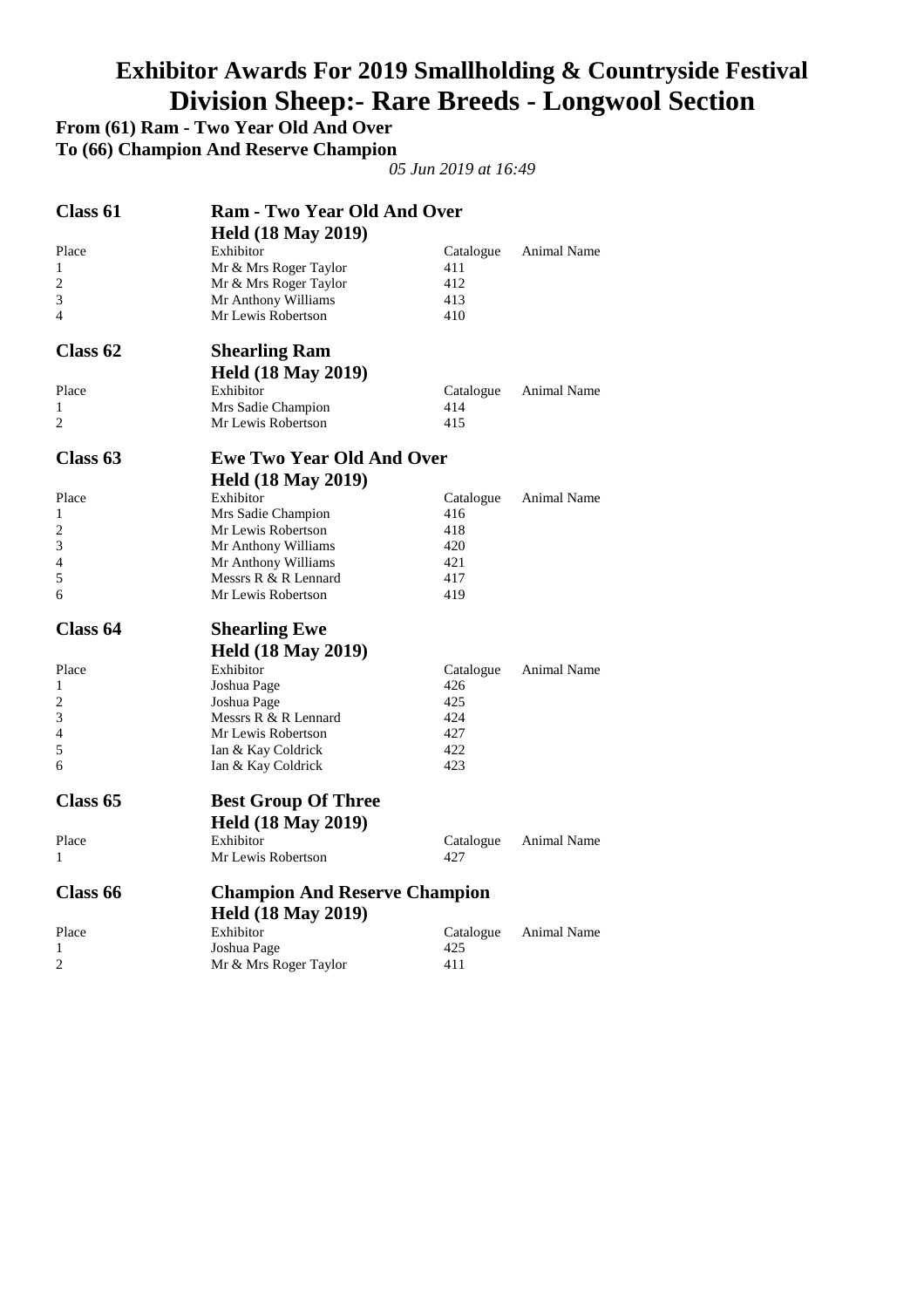# **Exhibitor Awards For 2019 Smallholding & Countryside Festival Division Sheep:- Rare Breeds - Down / Shortwool Section**

**From (67) Ram - Two Year Old And Over** 

**To (72) Champion And Reserve Champion** 

| <b>Held (18 May 2019)</b><br>Place<br>Exhibitor<br><b>Animal Name</b><br>Catalogue<br>Mr Roland Williams<br>432<br>1<br>$\overline{c}$<br>Miss Louise Crowther<br>428<br>3<br>430<br>Mr Alun Wyn Evans<br>4<br>A W, F & E Evans<br>429<br>5<br>CWJ & JE Lewis<br>431<br>Class 68<br><b>Shearling Ram</b><br><b>Held (18 May 2019)</b><br>Exhibitor<br>Place<br>Animal Name<br>Catalogue<br>Miss Louise Crowther<br>434<br>1<br>2<br>Mr Roland Williams<br>440<br>3<br>Mr Alun Wyn Evans<br>436<br>4<br>A W, F & E Evans<br>435<br>5<br>Mr Roland Williams<br>439<br>6<br>CWJ & JE Lewis<br>438<br>Class 69<br><b>Ewe Two Year Old And Over</b><br><b>Held (18 May 2019)</b><br>Exhibitor<br>Place<br>Animal Name<br>Catalogue<br>Mr Roland Williams<br>448<br>1<br>2<br>Miss Louise Crowther<br>441<br>3<br>443<br>Mr Alun Wyn Evans<br>444<br>4<br>Mr Myrddin James<br>5<br>A W, F & E Evans<br>442<br>6<br>CWJ & JE Lewis<br>446<br>Class 70<br><b>Shearling Ewe</b><br><b>Held (18 May 2019)</b><br>Exhibitor<br>Place<br>Animal Name<br>Catalogue<br>Miss Louise Crowther<br>449<br>1<br>2<br>452<br>Mr Myrddin James<br>3<br>Mr Roland Williams<br>455<br>4<br>451<br>Mr Alun Wyn Evans<br>5<br>A W, F & E Evans<br>450<br>Mr Roland Williams<br>6<br>456<br>Class 71<br><b>Best Group Of Three</b><br><b>Held (18 May 2019)</b><br>Exhibitor<br>Place<br>Catalogue<br>Animal Name<br>Miss Louise Crowther<br>441<br>1<br>2<br>Mr Roland Williams<br>448<br>Class 72<br><b>Champion And Reserve Champion</b><br><b>Held (18 May 2019)</b><br>Exhibitor<br>Place<br>Catalogue<br>Animal Name<br>Miss Louise Crowther<br>449<br>1<br>$\overline{2}$<br>Mr Roland Williams<br>432 | Class 67 | <b>Ram - Two Year Old And Over</b> |  |  |
|-------------------------------------------------------------------------------------------------------------------------------------------------------------------------------------------------------------------------------------------------------------------------------------------------------------------------------------------------------------------------------------------------------------------------------------------------------------------------------------------------------------------------------------------------------------------------------------------------------------------------------------------------------------------------------------------------------------------------------------------------------------------------------------------------------------------------------------------------------------------------------------------------------------------------------------------------------------------------------------------------------------------------------------------------------------------------------------------------------------------------------------------------------------------------------------------------------------------------------------------------------------------------------------------------------------------------------------------------------------------------------------------------------------------------------------------------------------------------------------------------------------------------------------------------------------------------------------------------------------------------------------------------------------------------------------|----------|------------------------------------|--|--|
|                                                                                                                                                                                                                                                                                                                                                                                                                                                                                                                                                                                                                                                                                                                                                                                                                                                                                                                                                                                                                                                                                                                                                                                                                                                                                                                                                                                                                                                                                                                                                                                                                                                                                     |          |                                    |  |  |
|                                                                                                                                                                                                                                                                                                                                                                                                                                                                                                                                                                                                                                                                                                                                                                                                                                                                                                                                                                                                                                                                                                                                                                                                                                                                                                                                                                                                                                                                                                                                                                                                                                                                                     |          |                                    |  |  |
|                                                                                                                                                                                                                                                                                                                                                                                                                                                                                                                                                                                                                                                                                                                                                                                                                                                                                                                                                                                                                                                                                                                                                                                                                                                                                                                                                                                                                                                                                                                                                                                                                                                                                     |          |                                    |  |  |
|                                                                                                                                                                                                                                                                                                                                                                                                                                                                                                                                                                                                                                                                                                                                                                                                                                                                                                                                                                                                                                                                                                                                                                                                                                                                                                                                                                                                                                                                                                                                                                                                                                                                                     |          |                                    |  |  |
|                                                                                                                                                                                                                                                                                                                                                                                                                                                                                                                                                                                                                                                                                                                                                                                                                                                                                                                                                                                                                                                                                                                                                                                                                                                                                                                                                                                                                                                                                                                                                                                                                                                                                     |          |                                    |  |  |
|                                                                                                                                                                                                                                                                                                                                                                                                                                                                                                                                                                                                                                                                                                                                                                                                                                                                                                                                                                                                                                                                                                                                                                                                                                                                                                                                                                                                                                                                                                                                                                                                                                                                                     |          |                                    |  |  |
|                                                                                                                                                                                                                                                                                                                                                                                                                                                                                                                                                                                                                                                                                                                                                                                                                                                                                                                                                                                                                                                                                                                                                                                                                                                                                                                                                                                                                                                                                                                                                                                                                                                                                     |          |                                    |  |  |
|                                                                                                                                                                                                                                                                                                                                                                                                                                                                                                                                                                                                                                                                                                                                                                                                                                                                                                                                                                                                                                                                                                                                                                                                                                                                                                                                                                                                                                                                                                                                                                                                                                                                                     |          |                                    |  |  |
|                                                                                                                                                                                                                                                                                                                                                                                                                                                                                                                                                                                                                                                                                                                                                                                                                                                                                                                                                                                                                                                                                                                                                                                                                                                                                                                                                                                                                                                                                                                                                                                                                                                                                     |          |                                    |  |  |
|                                                                                                                                                                                                                                                                                                                                                                                                                                                                                                                                                                                                                                                                                                                                                                                                                                                                                                                                                                                                                                                                                                                                                                                                                                                                                                                                                                                                                                                                                                                                                                                                                                                                                     |          |                                    |  |  |
|                                                                                                                                                                                                                                                                                                                                                                                                                                                                                                                                                                                                                                                                                                                                                                                                                                                                                                                                                                                                                                                                                                                                                                                                                                                                                                                                                                                                                                                                                                                                                                                                                                                                                     |          |                                    |  |  |
|                                                                                                                                                                                                                                                                                                                                                                                                                                                                                                                                                                                                                                                                                                                                                                                                                                                                                                                                                                                                                                                                                                                                                                                                                                                                                                                                                                                                                                                                                                                                                                                                                                                                                     |          |                                    |  |  |
|                                                                                                                                                                                                                                                                                                                                                                                                                                                                                                                                                                                                                                                                                                                                                                                                                                                                                                                                                                                                                                                                                                                                                                                                                                                                                                                                                                                                                                                                                                                                                                                                                                                                                     |          |                                    |  |  |
|                                                                                                                                                                                                                                                                                                                                                                                                                                                                                                                                                                                                                                                                                                                                                                                                                                                                                                                                                                                                                                                                                                                                                                                                                                                                                                                                                                                                                                                                                                                                                                                                                                                                                     |          |                                    |  |  |
|                                                                                                                                                                                                                                                                                                                                                                                                                                                                                                                                                                                                                                                                                                                                                                                                                                                                                                                                                                                                                                                                                                                                                                                                                                                                                                                                                                                                                                                                                                                                                                                                                                                                                     |          |                                    |  |  |
|                                                                                                                                                                                                                                                                                                                                                                                                                                                                                                                                                                                                                                                                                                                                                                                                                                                                                                                                                                                                                                                                                                                                                                                                                                                                                                                                                                                                                                                                                                                                                                                                                                                                                     |          |                                    |  |  |
|                                                                                                                                                                                                                                                                                                                                                                                                                                                                                                                                                                                                                                                                                                                                                                                                                                                                                                                                                                                                                                                                                                                                                                                                                                                                                                                                                                                                                                                                                                                                                                                                                                                                                     |          |                                    |  |  |
|                                                                                                                                                                                                                                                                                                                                                                                                                                                                                                                                                                                                                                                                                                                                                                                                                                                                                                                                                                                                                                                                                                                                                                                                                                                                                                                                                                                                                                                                                                                                                                                                                                                                                     |          |                                    |  |  |
|                                                                                                                                                                                                                                                                                                                                                                                                                                                                                                                                                                                                                                                                                                                                                                                                                                                                                                                                                                                                                                                                                                                                                                                                                                                                                                                                                                                                                                                                                                                                                                                                                                                                                     |          |                                    |  |  |
|                                                                                                                                                                                                                                                                                                                                                                                                                                                                                                                                                                                                                                                                                                                                                                                                                                                                                                                                                                                                                                                                                                                                                                                                                                                                                                                                                                                                                                                                                                                                                                                                                                                                                     |          |                                    |  |  |
|                                                                                                                                                                                                                                                                                                                                                                                                                                                                                                                                                                                                                                                                                                                                                                                                                                                                                                                                                                                                                                                                                                                                                                                                                                                                                                                                                                                                                                                                                                                                                                                                                                                                                     |          |                                    |  |  |
|                                                                                                                                                                                                                                                                                                                                                                                                                                                                                                                                                                                                                                                                                                                                                                                                                                                                                                                                                                                                                                                                                                                                                                                                                                                                                                                                                                                                                                                                                                                                                                                                                                                                                     |          |                                    |  |  |
|                                                                                                                                                                                                                                                                                                                                                                                                                                                                                                                                                                                                                                                                                                                                                                                                                                                                                                                                                                                                                                                                                                                                                                                                                                                                                                                                                                                                                                                                                                                                                                                                                                                                                     |          |                                    |  |  |
|                                                                                                                                                                                                                                                                                                                                                                                                                                                                                                                                                                                                                                                                                                                                                                                                                                                                                                                                                                                                                                                                                                                                                                                                                                                                                                                                                                                                                                                                                                                                                                                                                                                                                     |          |                                    |  |  |
|                                                                                                                                                                                                                                                                                                                                                                                                                                                                                                                                                                                                                                                                                                                                                                                                                                                                                                                                                                                                                                                                                                                                                                                                                                                                                                                                                                                                                                                                                                                                                                                                                                                                                     |          |                                    |  |  |
|                                                                                                                                                                                                                                                                                                                                                                                                                                                                                                                                                                                                                                                                                                                                                                                                                                                                                                                                                                                                                                                                                                                                                                                                                                                                                                                                                                                                                                                                                                                                                                                                                                                                                     |          |                                    |  |  |
|                                                                                                                                                                                                                                                                                                                                                                                                                                                                                                                                                                                                                                                                                                                                                                                                                                                                                                                                                                                                                                                                                                                                                                                                                                                                                                                                                                                                                                                                                                                                                                                                                                                                                     |          |                                    |  |  |
|                                                                                                                                                                                                                                                                                                                                                                                                                                                                                                                                                                                                                                                                                                                                                                                                                                                                                                                                                                                                                                                                                                                                                                                                                                                                                                                                                                                                                                                                                                                                                                                                                                                                                     |          |                                    |  |  |
|                                                                                                                                                                                                                                                                                                                                                                                                                                                                                                                                                                                                                                                                                                                                                                                                                                                                                                                                                                                                                                                                                                                                                                                                                                                                                                                                                                                                                                                                                                                                                                                                                                                                                     |          |                                    |  |  |
|                                                                                                                                                                                                                                                                                                                                                                                                                                                                                                                                                                                                                                                                                                                                                                                                                                                                                                                                                                                                                                                                                                                                                                                                                                                                                                                                                                                                                                                                                                                                                                                                                                                                                     |          |                                    |  |  |
|                                                                                                                                                                                                                                                                                                                                                                                                                                                                                                                                                                                                                                                                                                                                                                                                                                                                                                                                                                                                                                                                                                                                                                                                                                                                                                                                                                                                                                                                                                                                                                                                                                                                                     |          |                                    |  |  |
|                                                                                                                                                                                                                                                                                                                                                                                                                                                                                                                                                                                                                                                                                                                                                                                                                                                                                                                                                                                                                                                                                                                                                                                                                                                                                                                                                                                                                                                                                                                                                                                                                                                                                     |          |                                    |  |  |
|                                                                                                                                                                                                                                                                                                                                                                                                                                                                                                                                                                                                                                                                                                                                                                                                                                                                                                                                                                                                                                                                                                                                                                                                                                                                                                                                                                                                                                                                                                                                                                                                                                                                                     |          |                                    |  |  |
|                                                                                                                                                                                                                                                                                                                                                                                                                                                                                                                                                                                                                                                                                                                                                                                                                                                                                                                                                                                                                                                                                                                                                                                                                                                                                                                                                                                                                                                                                                                                                                                                                                                                                     |          |                                    |  |  |
|                                                                                                                                                                                                                                                                                                                                                                                                                                                                                                                                                                                                                                                                                                                                                                                                                                                                                                                                                                                                                                                                                                                                                                                                                                                                                                                                                                                                                                                                                                                                                                                                                                                                                     |          |                                    |  |  |
|                                                                                                                                                                                                                                                                                                                                                                                                                                                                                                                                                                                                                                                                                                                                                                                                                                                                                                                                                                                                                                                                                                                                                                                                                                                                                                                                                                                                                                                                                                                                                                                                                                                                                     |          |                                    |  |  |
|                                                                                                                                                                                                                                                                                                                                                                                                                                                                                                                                                                                                                                                                                                                                                                                                                                                                                                                                                                                                                                                                                                                                                                                                                                                                                                                                                                                                                                                                                                                                                                                                                                                                                     |          |                                    |  |  |
|                                                                                                                                                                                                                                                                                                                                                                                                                                                                                                                                                                                                                                                                                                                                                                                                                                                                                                                                                                                                                                                                                                                                                                                                                                                                                                                                                                                                                                                                                                                                                                                                                                                                                     |          |                                    |  |  |
|                                                                                                                                                                                                                                                                                                                                                                                                                                                                                                                                                                                                                                                                                                                                                                                                                                                                                                                                                                                                                                                                                                                                                                                                                                                                                                                                                                                                                                                                                                                                                                                                                                                                                     |          |                                    |  |  |
|                                                                                                                                                                                                                                                                                                                                                                                                                                                                                                                                                                                                                                                                                                                                                                                                                                                                                                                                                                                                                                                                                                                                                                                                                                                                                                                                                                                                                                                                                                                                                                                                                                                                                     |          |                                    |  |  |
|                                                                                                                                                                                                                                                                                                                                                                                                                                                                                                                                                                                                                                                                                                                                                                                                                                                                                                                                                                                                                                                                                                                                                                                                                                                                                                                                                                                                                                                                                                                                                                                                                                                                                     |          |                                    |  |  |
|                                                                                                                                                                                                                                                                                                                                                                                                                                                                                                                                                                                                                                                                                                                                                                                                                                                                                                                                                                                                                                                                                                                                                                                                                                                                                                                                                                                                                                                                                                                                                                                                                                                                                     |          |                                    |  |  |
|                                                                                                                                                                                                                                                                                                                                                                                                                                                                                                                                                                                                                                                                                                                                                                                                                                                                                                                                                                                                                                                                                                                                                                                                                                                                                                                                                                                                                                                                                                                                                                                                                                                                                     |          |                                    |  |  |
|                                                                                                                                                                                                                                                                                                                                                                                                                                                                                                                                                                                                                                                                                                                                                                                                                                                                                                                                                                                                                                                                                                                                                                                                                                                                                                                                                                                                                                                                                                                                                                                                                                                                                     |          |                                    |  |  |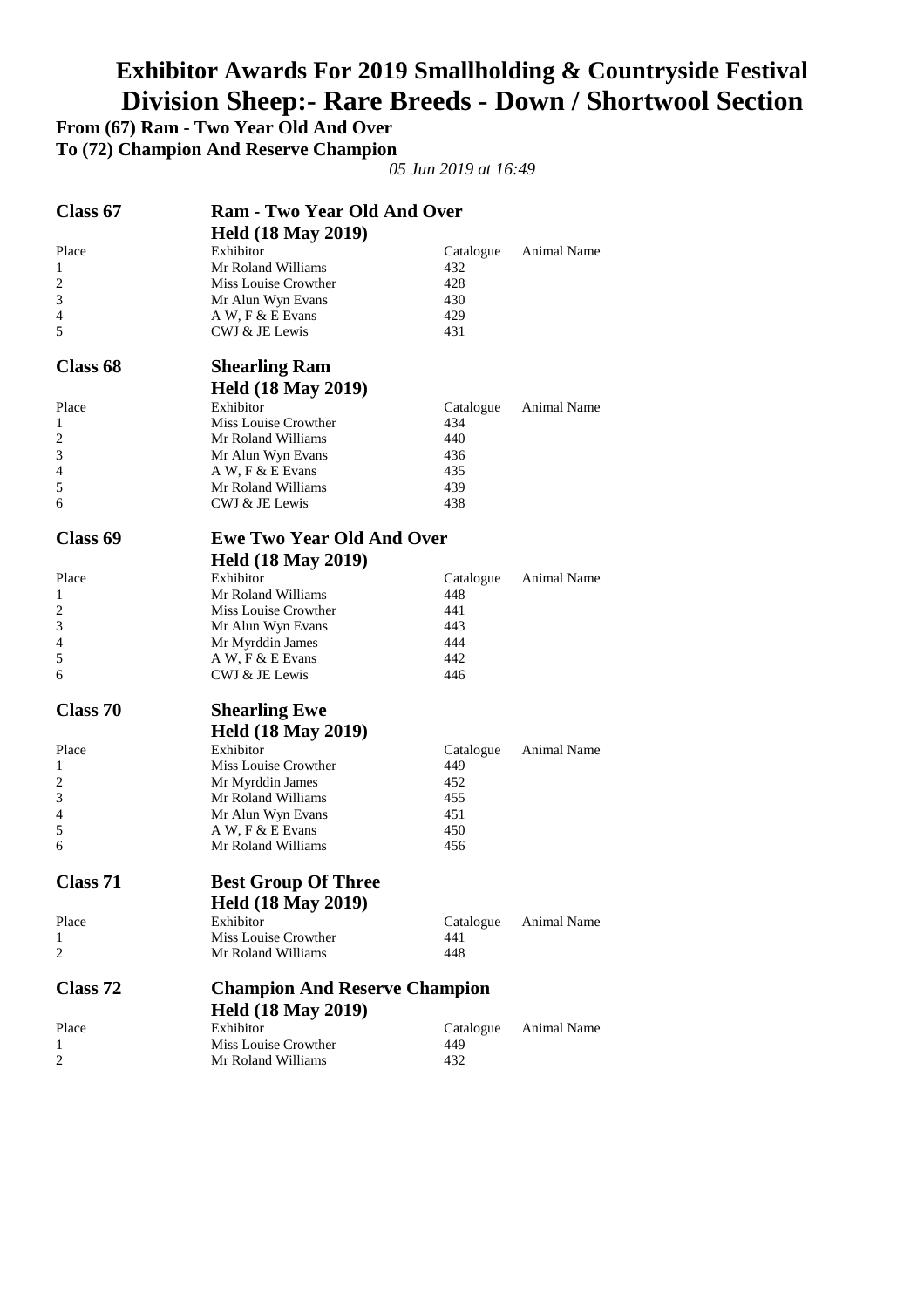# **Exhibitor Awards For 2019 Smallholding & Countryside Festival Division Sheep:- Rare Breeds Heath / Hill Section**

**From (73) Ram - Two Year Old And Over** 

**To (78) Champion And Reserve Champion** 

| Class 73       | <b>Ram - Two Year Old And Over</b>   |           |                    |
|----------------|--------------------------------------|-----------|--------------------|
|                | <b>Held (18 May 2019)</b>            |           |                    |
| Place          | Exhibitor                            | Catalogue | Animal Name        |
| 1              | Mr Lewis Robertson                   | 460       |                    |
| $\overline{2}$ | Mr Bryan Coventry                    | 457       |                    |
| 3              | Mr $&$ Mrs G $&$ A Jones             | 458       |                    |
| $\overline{4}$ | Mr Lewis Robertson                   | 459       |                    |
| Class 74       | <b>Shearling Ram</b>                 |           |                    |
|                | <b>Held (18 May 2019)</b>            |           |                    |
| Place          | Exhibitor                            | Catalogue | Animal Name        |
| 1              | Mr Bryan Coventry                    | 461       |                    |
| $\overline{2}$ | Mr Lewis Robertson                   | 462       |                    |
| Class 75       | <b>Ewe Two Year Old And Over</b>     |           |                    |
|                | <b>Held (18 May 2019)</b>            |           |                    |
| Place          | Exhibitor                            | Catalogue | <b>Animal Name</b> |
| 1              | Mr Lewis Robertson                   | 463       |                    |
| $\overline{2}$ | Mr Lewis Robertson                   | 464       |                    |
| Class 76       | <b>Shearling Ewe</b>                 |           |                    |
|                | <b>Held (18 May 2019)</b>            |           |                    |
| Place          | Exhibitor                            | Catalogue | <b>Animal Name</b> |
| 1              | Mr Bryan Coventry                    | 465       |                    |
| Class 77       | <b>Best Group Of Three</b>           |           |                    |
|                | <b>Held (18 May 2019)</b>            |           |                    |
| Place          | Exhibitor                            | Catalogue | <b>Animal Name</b> |
| No Results     |                                      |           |                    |
| Class 78       | <b>Champion And Reserve Champion</b> |           |                    |
|                | <b>Held (18 May 2019)</b>            |           |                    |
| Place          | Exhibitor                            | Catalogue | <b>Animal Name</b> |
| 1              | Mr Lewis Robertson                   | 460       |                    |
| $\overline{2}$ | Mr Bryan Coventry                    | 461       |                    |
|                |                                      |           |                    |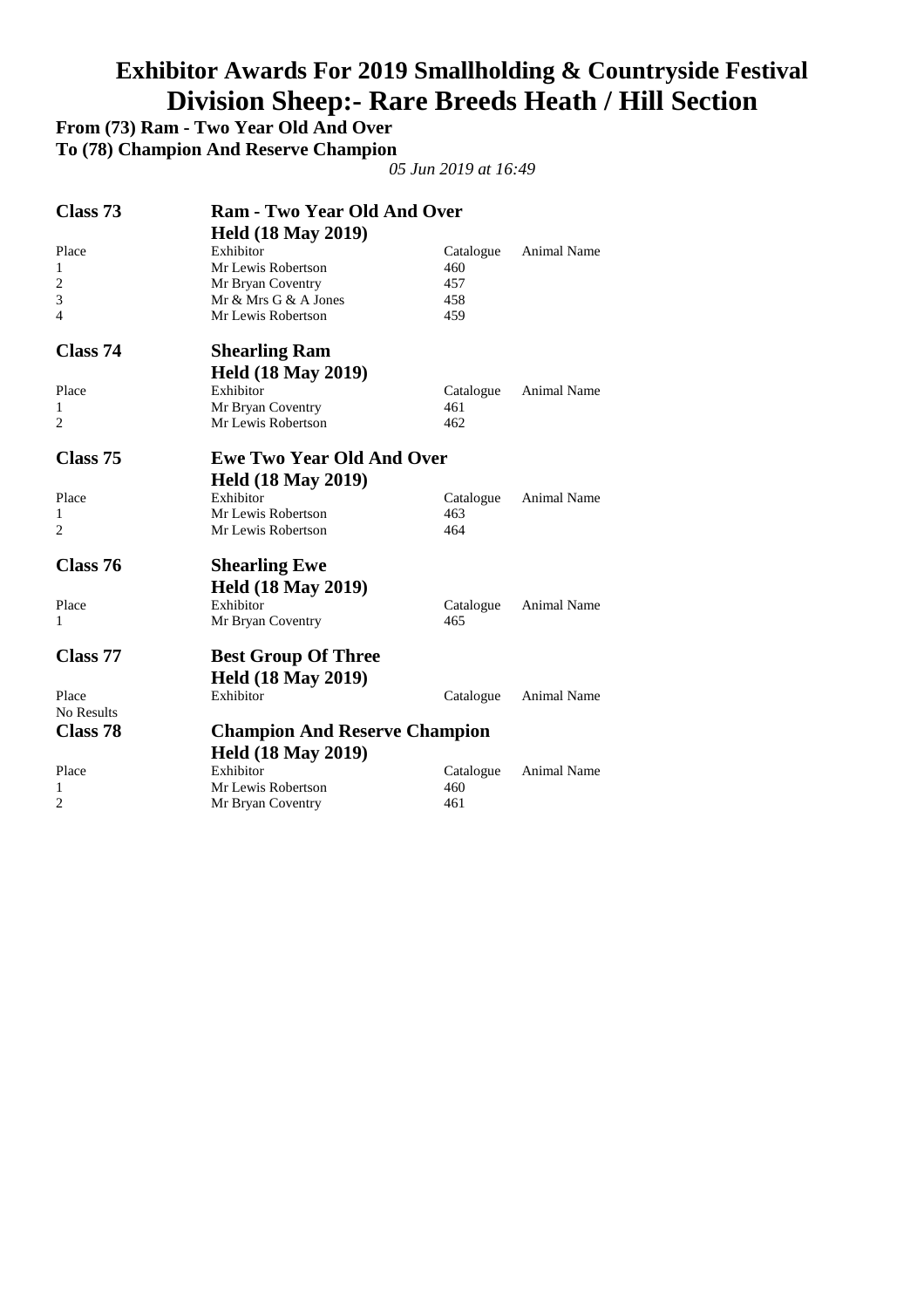# **Exhibitor Awards For 2019 Smallholding & Countryside Festival Division Sheep:- Rare Breeds - Primitive Section**

**From (79) Ram - Two Year Old And Over** 

**To (84) Champion And Reserve Champion** 

| Class 79        | <b>Ram - Two Year Old And Over</b>           |                  |                    |
|-----------------|----------------------------------------------|------------------|--------------------|
|                 | <b>Held (18 May 2019)</b>                    |                  |                    |
| Place           | Exhibitor                                    | Catalogue        | Animal Name        |
| 1               | Miss Nicky Mason                             | 468              |                    |
| 2               | Mr Bryan Coventry                            | 467              |                    |
| 3               | Mr Darren Cassie                             | 466              |                    |
| <b>Class 80</b> | <b>Shearling Ram</b>                         |                  |                    |
|                 | <b>Held (18 May 2019)</b>                    |                  |                    |
| Place           | Exhibitor                                    | Catalogue        | Animal Name        |
| 1               | Miss Nicky Mason                             | 471              |                    |
| Class 81        | <b>Ewe Two Year Old And Over</b>             |                  |                    |
|                 | <b>Held (18 May 2019)</b>                    |                  |                    |
| Place           | Exhibitor                                    | Catalogue        | <b>Animal Name</b> |
| 1               | Miss Nicky Mason                             | 477              |                    |
| 2               | Mrs Carol Kempson                            | 476              |                    |
| 3               | Mr Bryan Coventry                            | 474              |                    |
| $\overline{4}$  | Mr Bryan Coventry                            | 473              |                    |
| 5               | Mr & Mrs G & A Jones                         | 475              |                    |
| 6               | Mr Darren Cassie                             | 472              |                    |
|                 |                                              |                  |                    |
| Class 82        | <b>Shearling Ewe</b>                         |                  |                    |
|                 |                                              |                  |                    |
| Place           | <b>Held (18 May 2019)</b><br>Exhibitor       |                  | <b>Animal Name</b> |
| 1               |                                              | Catalogue<br>484 |                    |
| 2               | Miss Nicky Mason                             | 483              |                    |
| 3               | Mrs Carol Kempson                            | 481              |                    |
| 4               | Mr Bryan Coventry                            | 480              |                    |
| 5               | Mr Bryan Coventry<br>Mr & Mrs G & A Jones    | 482              |                    |
| 6               | Mr Darren Cassie                             | 479              |                    |
| Class 83        | <b>Best Group Of Three</b>                   |                  |                    |
|                 |                                              |                  |                    |
|                 | <b>Held (18 May 2019)</b>                    |                  |                    |
| Place<br>1      | Exhibitor                                    | Catalogue        | Animal Name        |
| 2               | Miss Nicky Mason<br>Mr Bryan Coventry        | 468<br>467       |                    |
| <b>Class 84</b> | <b>Champion And Reserve Champion</b>         |                  |                    |
|                 |                                              |                  |                    |
|                 | <b>Held (18 May 2019)</b>                    |                  |                    |
| Place           | Exhibitor                                    | Catalogue        | <b>Animal Name</b> |
| 1<br>2          | Mrs Carol Kempson<br><b>Miss Nicky Mason</b> | 483<br>477       |                    |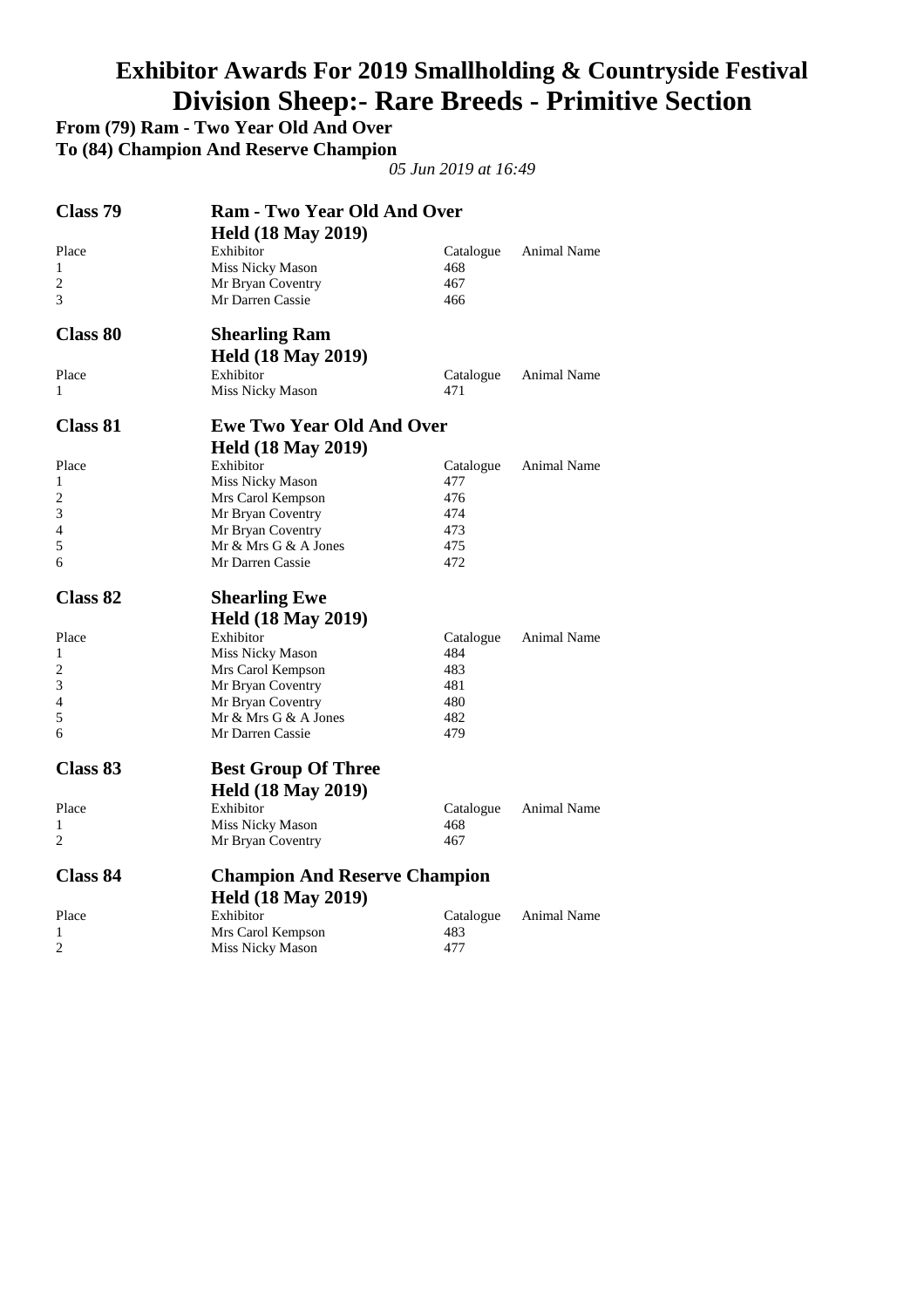#### **Exhibitor Awards For 2019 Smallholding & Countryside Festival Division Sheep:- Southdown Sheep**

**From (88) Ram - Two Year Old And Over** 

**To (93) Champion And Reserve Champion** 

| <b>Class 88</b> | <b>Ram - Two Year Old And Over</b>            |            |             |
|-----------------|-----------------------------------------------|------------|-------------|
|                 | <b>Held (19 May 2019)</b>                     |            |             |
| Place           | Exhibitor                                     | Catalogue  | Animal Name |
| 1               | Lynda & Griff Richards-Davies                 | 490        |             |
| 2               | Mr T Russell Davies                           | 487        |             |
| 3               | Lynda & Griff Richards-Davies                 | 491        |             |
| 4               | P. S. & R. Gamble & Son and                   | 489        |             |
| 5               | Mr H Harry Wood                               | 492        |             |
| 6               | P. S. & R. Gamble & Son and                   | 488        |             |
| <b>Class 89</b> | <b>Shearling Ram</b>                          |            |             |
|                 | <b>Held (19 May 2019)</b>                     |            |             |
| Place           | Exhibitor                                     | Catalogue  | Animal Name |
| 1               | Mr Paul Bufton                                | 493        |             |
| 2               | Lynda & Griff Richards-Davies                 | 496        |             |
| 3               | Mr Howard Wood                                | 497        |             |
| 4               | Mr T Russell Davies                           | 494        |             |
| 5               | Lynda & Griff Richards-Davies                 | 495        |             |
| <b>Class 90</b> | <b>Ewe Two Year Old And Over</b>              |            |             |
|                 | <b>Held (19 May 2019)</b>                     |            |             |
| Place           | Exhibitor                                     | Catalogue  | Animal Name |
| 1               | Lynda & Griff Richards-Davies                 | 502        |             |
| 2               | Mr T Russell Davies                           | 498        |             |
| 3               | Mr Howard Wood                                | 504        |             |
| 4               | Mr Howard Wood                                | 505        |             |
| 5               | Mr H Harry Wood                               | 503        |             |
| 6               | Lynda & Griff Richards-Davies                 | 501        |             |
| <b>Class 91</b> | <b>Shearling Ewe</b>                          |            |             |
|                 |                                               |            |             |
|                 | <b>Held (19 May 2019)</b>                     |            |             |
| Place           | Exhibitor                                     | Catalogue  | Animal Name |
| 1               | Mr T Russell Davies                           | 506        |             |
| 2               | Lynda & Griff Richards-Davies                 | 510        |             |
| 3               | Mr T Russell Davies                           | 507        |             |
| 4               | P. S. & R. Gamble & Son and<br>Mr Howard Wood | 509        |             |
| 5<br>6          | Lynda & Griff Richards-Davies                 | 515<br>511 |             |
|                 |                                               |            |             |
| Class 92        | <b>Best Group Of Three</b>                    |            |             |
|                 | <b>Held (19 May 2019)</b>                     |            |             |
| Place           | Exhibitor                                     | Catalogue  | Animal Name |
| 1               | Lynda & Griff Richards-Davies                 | 490        |             |
| 2               | Mr T Russell Davies                           | 487        |             |
| Class 93        | <b>Champion And Reserve Champion</b>          |            |             |
|                 | <b>Held (19 May 2019)</b>                     |            |             |
| Place           | Exhibitor                                     | Catalogue  | Animal Name |
| 1               | Lynda & Griff Richards-Davies                 | 490        |             |
| 2               | Mr T Russell Davies                           | 506        |             |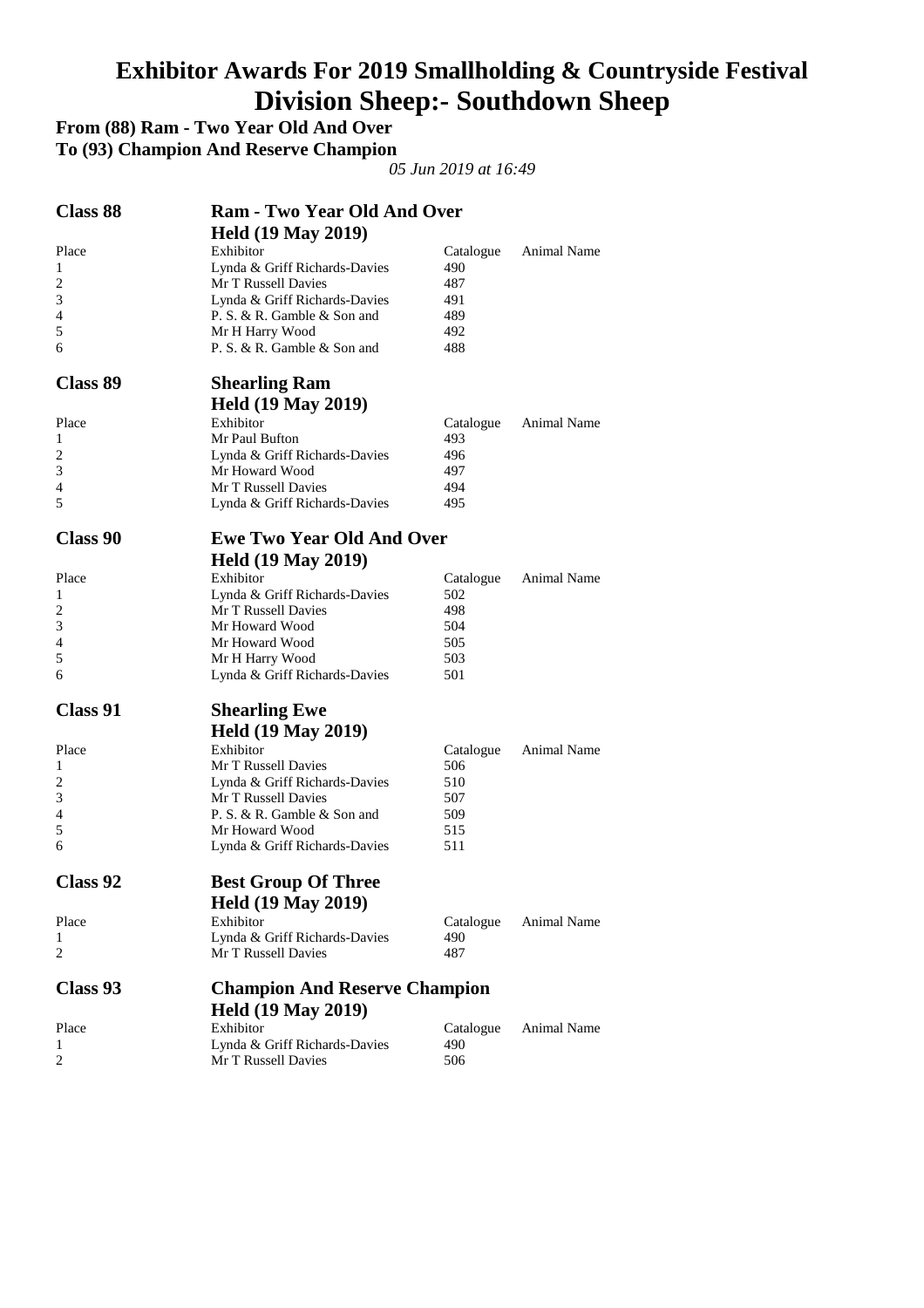# **Exhibitor Awards For 2019 Smallholding & Countryside Festival Division Sheep:- Greyface Dartmoor Sheep**

**From (94) Ram - Two Year Old And Over** 

**To (99) Champion & Reserve Champion** 

| <b>Class 94</b> | <b>Ram - Two Year Old And Over</b>                          |                  |             |
|-----------------|-------------------------------------------------------------|------------------|-------------|
|                 | <b>Held (19 May 2019)</b>                                   |                  |             |
| Place           | Exhibitor                                                   | Catalogue        | Animal Name |
| 1               | Mr Efrem Bateman                                            | 516              |             |
| $\overline{c}$  | Mrs Sadie Champion                                          | 518              |             |
| 3<br>4          | Mr Efrem Bateman<br>Miss & Mr Teresa & Richard Wood & Evans | 517              | 523         |
|                 |                                                             |                  |             |
| Class 95        | <b>Shearling Ram</b>                                        |                  |             |
|                 | <b>Held (19 May 2019)</b>                                   |                  |             |
| Place           | Exhibitor                                                   | Catalogue        | Animal Name |
| 1               | Mrs Sadie Champion                                          | 524              |             |
| 2               | Mr & Mrs A J & S J McVicar                                  | 528              |             |
| 3               | Mrs Sadie Champion                                          | 525              |             |
| 4               | Miss Emma Good                                              | 526              |             |
| <b>Class 96</b> | <b>Ewe Two Year Old And Over</b>                            |                  |             |
|                 | <b>Held (19 May 2019)</b>                                   |                  |             |
| Place           | Exhibitor                                                   | Catalogue        | Animal Name |
| 1               | Mr Efrem Bateman                                            | 530              |             |
| 2               | Miss Emma Good                                              | 534              |             |
| 3               | Mrs Sadie Champion                                          | 533              |             |
| 4               | Mr & Mrs A J & S J McVicar                                  | 538              |             |
| 5               | Mrs Sadie Champion                                          | 532              |             |
|                 |                                                             | 535              |             |
| 6               | Miss Emma Good                                              |                  |             |
| Class 97        | <b>Shearling Ewe</b>                                        |                  |             |
|                 | <b>Held (19 May 2019)</b>                                   |                  |             |
| Place           | Exhibitor                                                   | Catalogue        | Animal Name |
| 1               | Mr & Mrs A J & S J McVicar                                  | 548              |             |
| 2               | Miss & Mr Teresa & Richard Wood & Evans                     |                  | 551         |
| 3               | Mrs Sadie Champion                                          | 542              |             |
| 4               | Miss Emma Good                                              | 544              |             |
| 5               | Miss & Mr Teresa & Richard Wood & Evans                     |                  | 552         |
| 6               | Mrs Sadie Champion                                          | 543              |             |
| <b>Class 98</b> | <b>Best Group Of Three</b>                                  |                  |             |
|                 |                                                             |                  |             |
| Place           | <b>Held (19 May 2019)</b><br>Exhibitor                      | Catalogue        | Animal Name |
| 1               | Mr & Mrs A J & S J McVicar                                  | 548              |             |
| 2               | Mr Efrem Bateman                                            | 541              |             |
| Class 99        | <b>Champion &amp; Reserve Champion</b>                      |                  |             |
|                 |                                                             |                  |             |
|                 | <b>Held (19 May 2019)</b>                                   |                  |             |
| Place<br>1      | Exhibitor<br>Mr Efrem Bateman                               | Catalogue<br>516 | Animal Name |
| 2               | Mr Efrem Bateman                                            | 530              |             |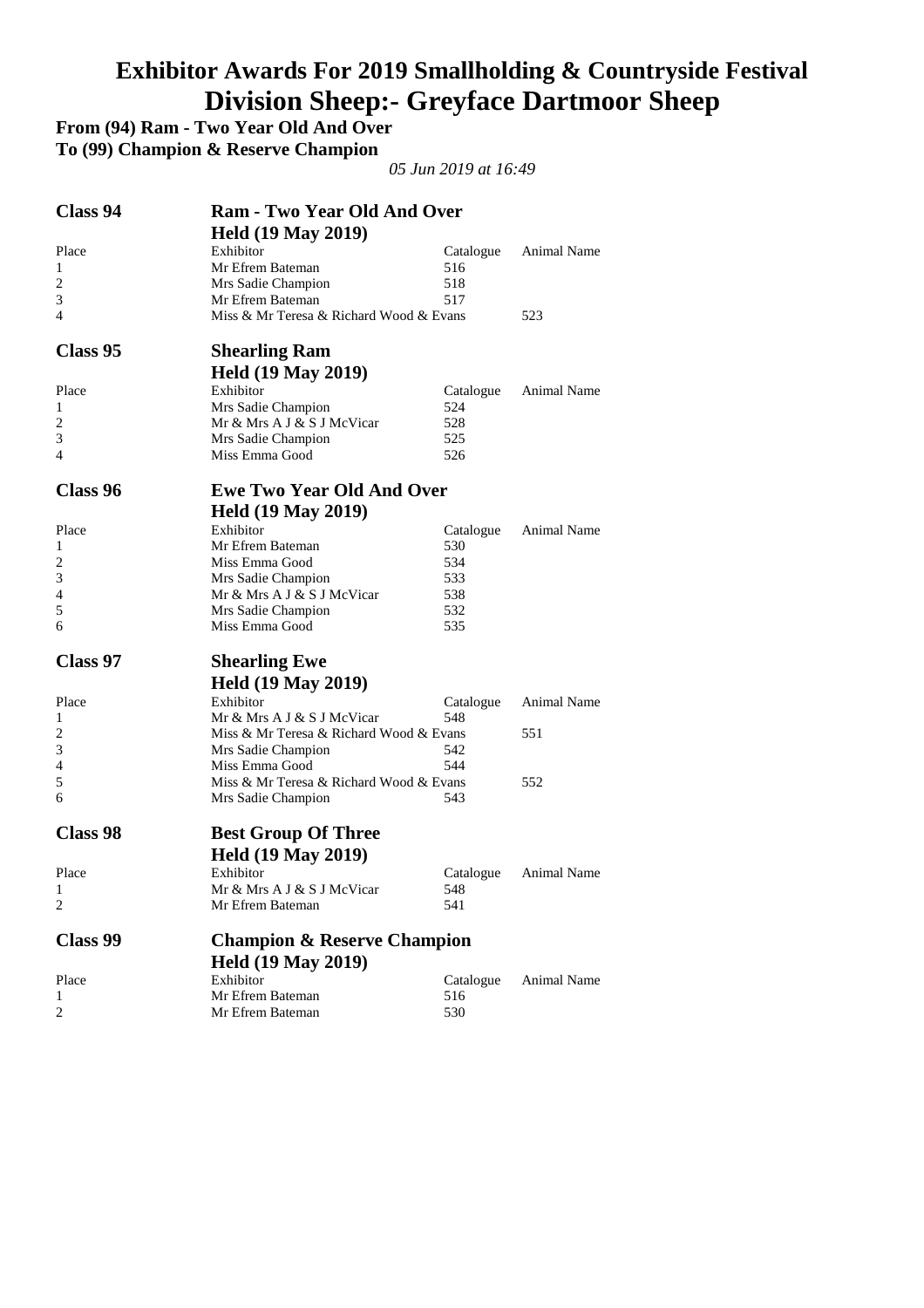#### **Exhibitor Awards For 2019 Smallholding & Countryside Festival Division Sheep:- Ryeland Sheep**

**From (100) Ram - Two Year Old And Over** 

**To (105) Champion And Reserve Champion** 

| <b>Class 100</b> | <b>Ram - Two Year Old And Over</b>                                     |            |             |
|------------------|------------------------------------------------------------------------|------------|-------------|
|                  | <b>Held (19 May 2019)</b>                                              |            |             |
| Place            | Exhibitor                                                              | Catalogue  | Animal Name |
| 1                | A & E C Parry                                                          | 554        |             |
| $\overline{c}$   | Mr Tom Wright                                                          | 556        |             |
| 3<br>4           | Mr J W Nugent<br>Mr Jack Williams                                      | 553        |             |
|                  |                                                                        | 555        |             |
| <b>Class 101</b> | <b>Shearling Ram</b>                                                   |            |             |
|                  | <b>Held (19 May 2019)</b>                                              |            |             |
| Place            | Exhibitor                                                              | Catalogue  | Animal Name |
| 1                | A & E C Parry                                                          | 560        |             |
| 2                | Mr Tom Wright                                                          | 563        |             |
| 3                | Mr Jack Williams                                                       | 561        |             |
| 4<br>5           | Mr & Mrs Robert & Hayley Kedwards                                      | 558<br>559 |             |
| 6                | Mr J W Nugent<br>Mr & Mrs Mathew & Rhiannon Bevan                      | 557        |             |
|                  |                                                                        |            |             |
| Class 102        | <b>Ewe Two Year Old And Over</b>                                       |            |             |
|                  | <b>Held (19 May 2019)</b>                                              |            |             |
| Place            | Exhibitor                                                              | Catalogue  | Animal Name |
| 1                | A & E C Parry                                                          | 567        |             |
| 2                | Mr J W Nugent                                                          | 566        |             |
| 3<br>4           | Mr & Mrs Robert & Hayley Kedwards<br>Mr & Mrs Robert & Hayley Kedwards | 565<br>564 |             |
|                  |                                                                        |            |             |
| Class 103        | <b>Shearling Ewe</b>                                                   |            |             |
|                  | <b>Held (19 May 2019)</b>                                              |            |             |
| Place            | Exhibitor                                                              | Catalogue  | Animal Name |
| 1                | Mr Tom Wright                                                          | 577        |             |
| 2                | Mr J W Nugent                                                          | 572        |             |
| 3<br>4           | Mr J W Nugent<br>A & E C Parry                                         | 573<br>574 |             |
| 5                | Mr & Mrs Robert & Hayley Kedwards                                      | 571        |             |
| 6                | Mr Jack Williams                                                       | 576        |             |
| <b>Class 104</b> |                                                                        |            |             |
|                  | <b>Best Group Of Three</b>                                             |            |             |
|                  | <b>Held (19 May 2019)</b>                                              |            |             |
| Place            | Exhibitor                                                              | Catalogue  | Animal Name |
| 1<br>2           | Mr J W Nugent<br>A & E C Parry                                         | 553<br>560 |             |
|                  |                                                                        |            |             |
| <b>Class 105</b> | <b>Champion And Reserve Champion</b>                                   |            |             |
|                  | <b>Held (19 May 2019)</b>                                              |            |             |
| Place            | Exhibitor                                                              | Catalogue  | Animal Name |
| 1                | A & E C Parry                                                          | 554        |             |
| 2                | Mr Tom Wright                                                          | 577        |             |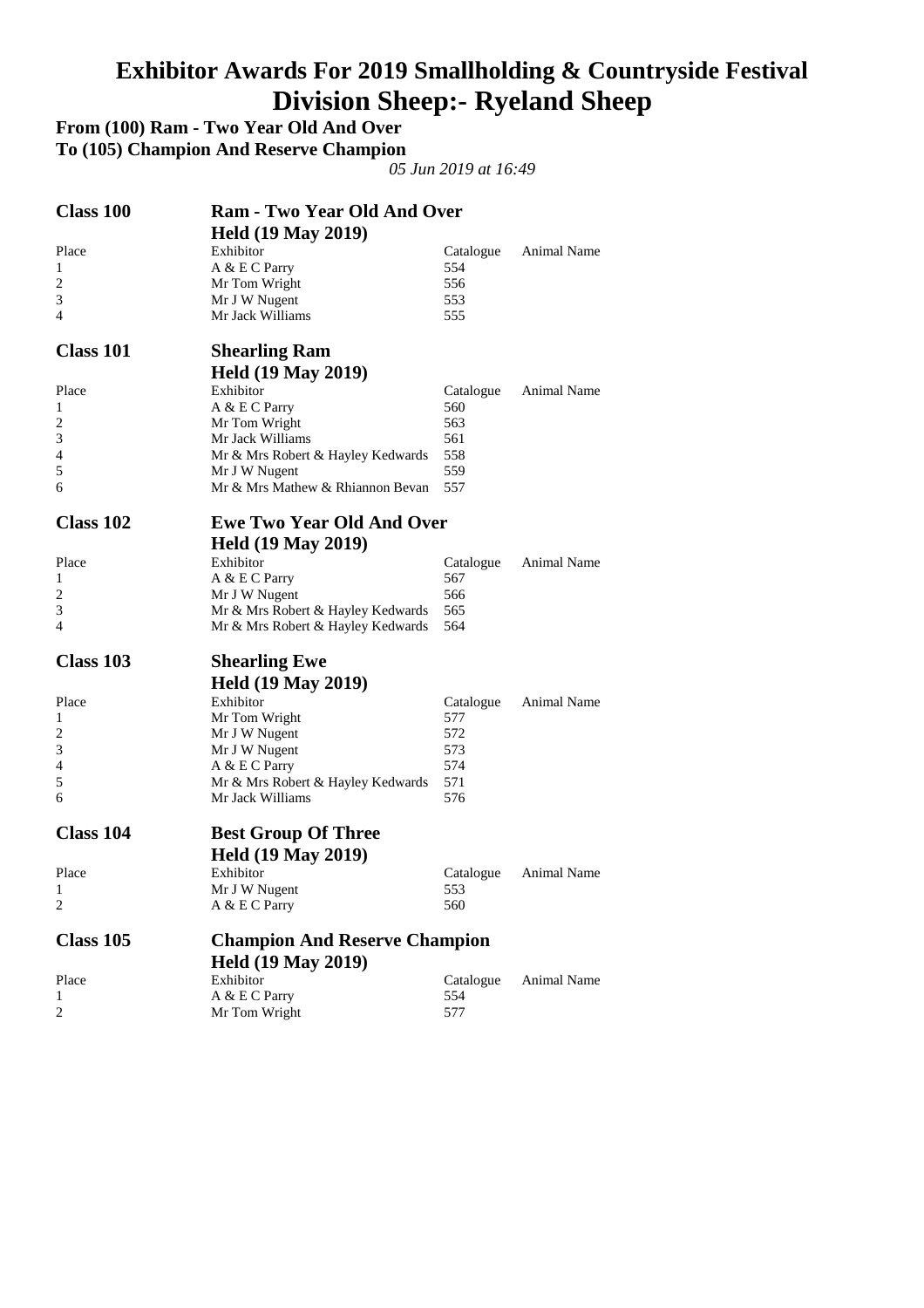# **Exhibitor Awards For 2019 Smallholding & Countryside Festival Division Sheep:- Pure Lowland Native Breeds**

**From (106) Ram - Two Year Old And Over To (111) Champion And Reserve Champion** 

| Class 106           | <b>Ram - Two Year Old And Over</b>      |                  |                    |
|---------------------|-----------------------------------------|------------------|--------------------|
|                     | <b>Held (19 May 2019)</b>               |                  |                    |
| Place               | Exhibitor                               | Catalogue        | Animal Name        |
| 1                   | Miss Louise Crowther                    | 579              |                    |
| $\overline{2}$      | Miss Kira Newey                         | 581              |                    |
| Class 107           | <b>Shearling Ram</b>                    |                  |                    |
|                     | <b>Held (19 May 2019)</b>               |                  |                    |
| Place               | Exhibitor                               | Catalogue        | Animal Name        |
| 1                   | Miss Kira Newey                         | 584              |                    |
| $\overline{c}$      | Miss Louise Crowther                    | 582              |                    |
| <b>Class 108</b>    | <b>Ewe Two Year Old And Over</b>        |                  |                    |
|                     | <b>Held (19 May 2019)</b>               |                  |                    |
| Place               | Exhibitor                               | Catalogue        | Animal Name        |
| 1                   | Mr Myrddin James                        | 587              |                    |
| 2                   | Miss Kira Newey                         | 588              |                    |
| 3                   | Miss Louise Crowther                    | 585              |                    |
| <b>Class 109</b>    | <b>Shearling Ewe</b>                    |                  |                    |
|                     |                                         |                  |                    |
|                     |                                         |                  |                    |
|                     | <b>Held (19 May 2019)</b>               |                  |                    |
| Place<br>1          | Exhibitor                               | Catalogue        | Animal Name        |
| $\overline{c}$      | Miss Louise Crowther<br>ML & A R Davies | 589<br>590       |                    |
| 3                   |                                         | 592              |                    |
| 4                   | Mr Myrddin James<br>Miss Kira Newey     | 593              |                    |
| <b>Class 110</b>    |                                         |                  |                    |
|                     | <b>Best Group Of Three</b>              |                  |                    |
|                     | <b>Held (19 May 2019)</b>               |                  |                    |
| Place               | Exhibitor                               | Catalogue        | <b>Animal Name</b> |
| 1<br>$\overline{c}$ | Miss Louise Crowther<br>Miss Kira Newey | 579<br>584       |                    |
| <b>Class 111</b>    |                                         |                  |                    |
|                     | <b>Champion And Reserve Champion</b>    |                  |                    |
|                     | <b>Held (19 May 2019)</b>               |                  |                    |
| Place<br>1          | Exhibitor<br>Mr Myrddin James           | Catalogue<br>587 | <b>Animal Name</b> |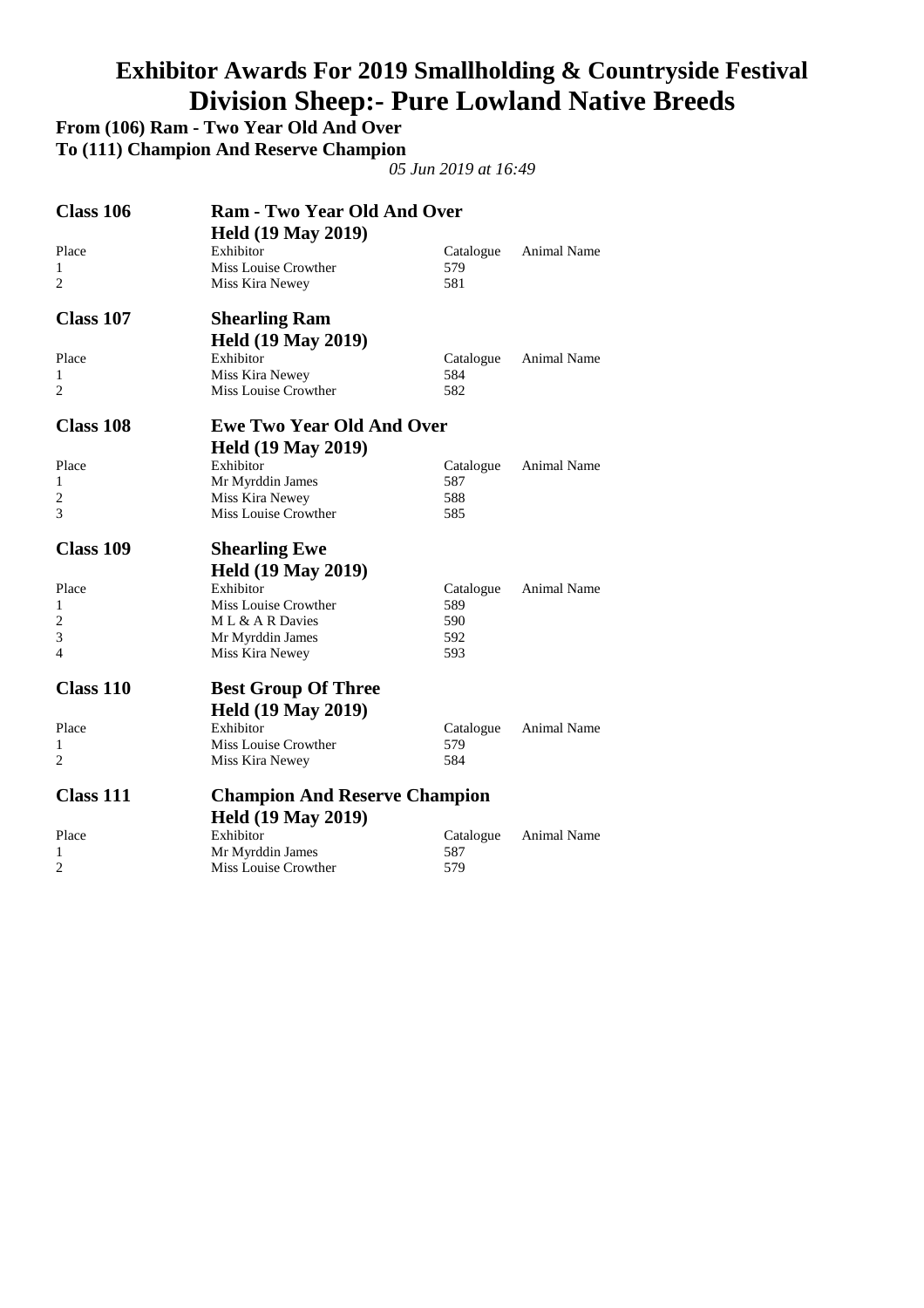# **Exhibitor Awards For 2019 Smallholding & Countryside Festival Division Sheep:- Any Pure Continental Breed**

**From (112) Ram - Two Year Old And Over To (117) Champion And Reserve Champion** 

| Class 112        | <b>Ram - Two Year Old And Over</b>   |                  |                    |
|------------------|--------------------------------------|------------------|--------------------|
|                  | <b>Held (19 May 2019)</b>            |                  |                    |
| Place            | Exhibitor                            | Catalogue        | <b>Animal Name</b> |
| 1                | Miss Hannah Hopkinson                | 597              |                    |
| 2                | Miss Louise Crowther                 | 595              |                    |
| 3                | Rees Jones                           | 598              |                    |
| 4                | Mr Christopher Paddock               | 599              |                    |
| 5                | Miss Amber Bundock                   | 594              |                    |
| Class 113        | <b>Shearling Ram</b>                 |                  |                    |
|                  | <b>Held (19 May 2019)</b>            |                  |                    |
| Place            | Exhibitor                            | Catalogue        | Animal Name        |
| 1                | Miss Chloe Edwards                   | 603              |                    |
| $\overline{c}$   | Master Gethin Woosnam                | 610              |                    |
| 3                | Tom Evans                            | 607              |                    |
| 4                | Mr & Mrs N Dillon                    | 602              |                    |
| 5                | Miss Louise Crowther                 | 601              |                    |
| 6                | Mr Anthony Williams                  | 608              |                    |
| <b>Class 114</b> | <b>Ewe Two Year Old And Over</b>     |                  |                    |
|                  | <b>Held (19 May 2019)</b>            |                  |                    |
| Place            | Exhibitor                            | Catalogue        | Animal Name        |
| 1                | Miss Chloe Edwards                   | 613              |                    |
| 2                | Miss Louise Crowther                 | 612              |                    |
| 3                | Mr Anthony Williams                  | 623              |                    |
| 4                | Mrs Wendy Edwards                    | 615              |                    |
| 5                | Master Jac Isaac                     | 619              |                    |
| 6                | Master Jac Isaac                     | 620              |                    |
| Class 115        | <b>Shearling Ewe</b>                 |                  |                    |
|                  | <b>Held (19 May 2019)</b>            |                  |                    |
| Place            | Exhibitor                            | Catalogue        | Animal Name        |
| 1                | Miss Sara & Lois Harries             | 634              |                    |
| 2                | Mrs Stella Dickson                   | 626              |                    |
| 3                | Mr Christopher Paddock               | 639              |                    |
| 4                | Tom Evans                            | 633              |                    |
| 5                | <b>Rees Jones</b>                    | 638              |                    |
| 6                | Mr & Mrs A & T Evans                 | 629              |                    |
| Class 116        | <b>Best Group Of Three</b>           |                  |                    |
|                  | <b>Held (19 May 2019)</b>            |                  |                    |
| Place            | Exhibitor                            | Catalogue        | Animal Name        |
| 1                | Miss Chloe Edwards                   | 603              |                    |
| 2                | Miss Louise Crowther                 | 601              |                    |
| 3                | Mr Anthony Williams                  | 608              |                    |
| Class 117        | <b>Champion And Reserve Champion</b> |                  |                    |
|                  | <b>Held (19 May 2019)</b>            |                  |                    |
|                  | Exhibitor                            |                  |                    |
| Place<br>1       | Miss Chloe Edwards                   | Catalogue<br>603 | Animal Name        |
| 2                | Miss Sara & Lois Harries             | 634              |                    |
|                  |                                      |                  |                    |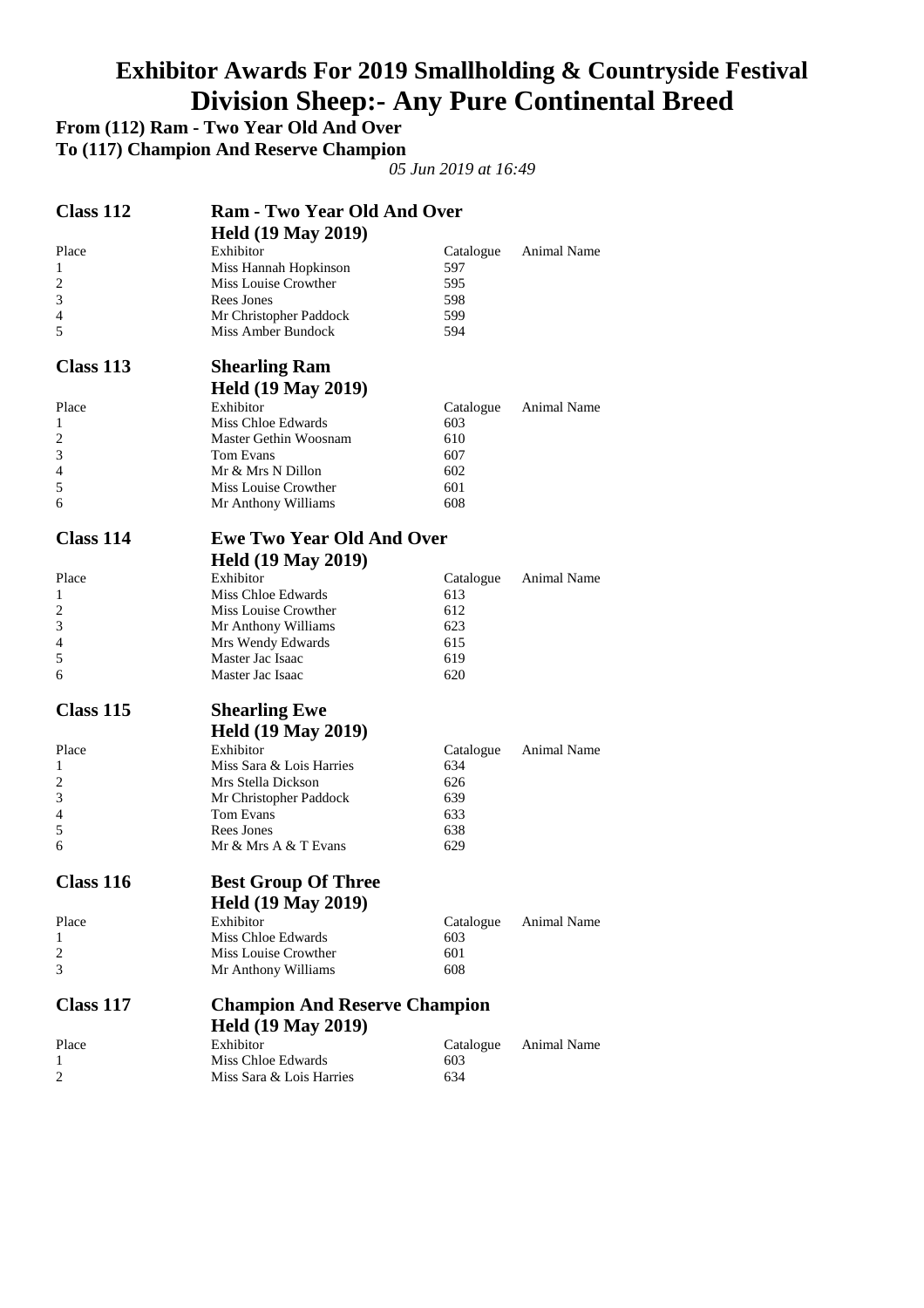#### **Exhibitor Awards For 2019 Smallholding & Countryside Festival Division Sheep:- Jacob Sheep**

**From (118) Ram - Two Year Old And Over To (123) Champion And Reserve Champion** 

| <b>Class 118</b> | <b>Ram - Two Year Old And Over</b>   |           |                    |
|------------------|--------------------------------------|-----------|--------------------|
|                  | <b>Held (19 May 2019)</b>            |           |                    |
| Place            | Exhibitor                            | Catalogue | Animal Name        |
| 1                | Mr Chris Richards                    | 643       |                    |
| <b>Class 119</b> | <b>Shearling Ram</b>                 |           |                    |
|                  | <b>Held (19 May 2019)</b>            |           |                    |
| Place            | Exhibitor                            | Catalogue | Animal Name        |
| 1                | J & A W M Evans                      | 644       |                    |
| 2                | Hanna & Steffan Griffiths            | 645       |                    |
| 3                | Mr Owain Jenkins                     | 646       |                    |
| 4                | Master Gethin Woosnam                | 648       |                    |
| 5                | Mr Chris Richards                    | 647       |                    |
| Class 120        | <b>Ewe Two Year Old And Over</b>     |           |                    |
|                  | <b>Held (19 May 2019)</b>            |           |                    |
| Place            | Exhibitor                            | Catalogue | <b>Animal Name</b> |
| 1                | Mr Chris Richards                    | 650       |                    |
| Class 121        | <b>Shearling Ewe</b>                 |           |                    |
|                  | <b>Held (19 May 2019)</b>            |           |                    |
| Place            | Exhibitor                            | Catalogue | <b>Animal Name</b> |
| 1                | Miss Sara & Lois Harries             | 655       |                    |
| $\overline{2}$   | Miss Sara & Lois Harries             | 656       |                    |
| 3                | Mr Chris Richards                    | 658       |                    |
| 4                | Hanna & Steffan Griffiths            | 653       |                    |
| 5                | J & A W M Evans                      | 651       |                    |
| 6                | Mr Owain Jenkins                     | 657       |                    |
| Class 122        | <b>Best Group Of Three</b>           |           |                    |
|                  | <b>Held (19 May 2019)</b>            |           |                    |
| Place            | Exhibitor                            | Catalogue | Animal Name        |
| 1                | Mr Chris Richards                    | 643       |                    |
|                  |                                      |           |                    |
| Class 123        | <b>Champion And Reserve Champion</b> |           |                    |
|                  | <b>Held (19 May 2019)</b>            |           |                    |
| Place            | Exhibitor                            | Catalogue | <b>Animal Name</b> |
| 1                | Miss Sara & Lois Harries             | 655       |                    |
| 2                | J & A W M Evans                      | 644       |                    |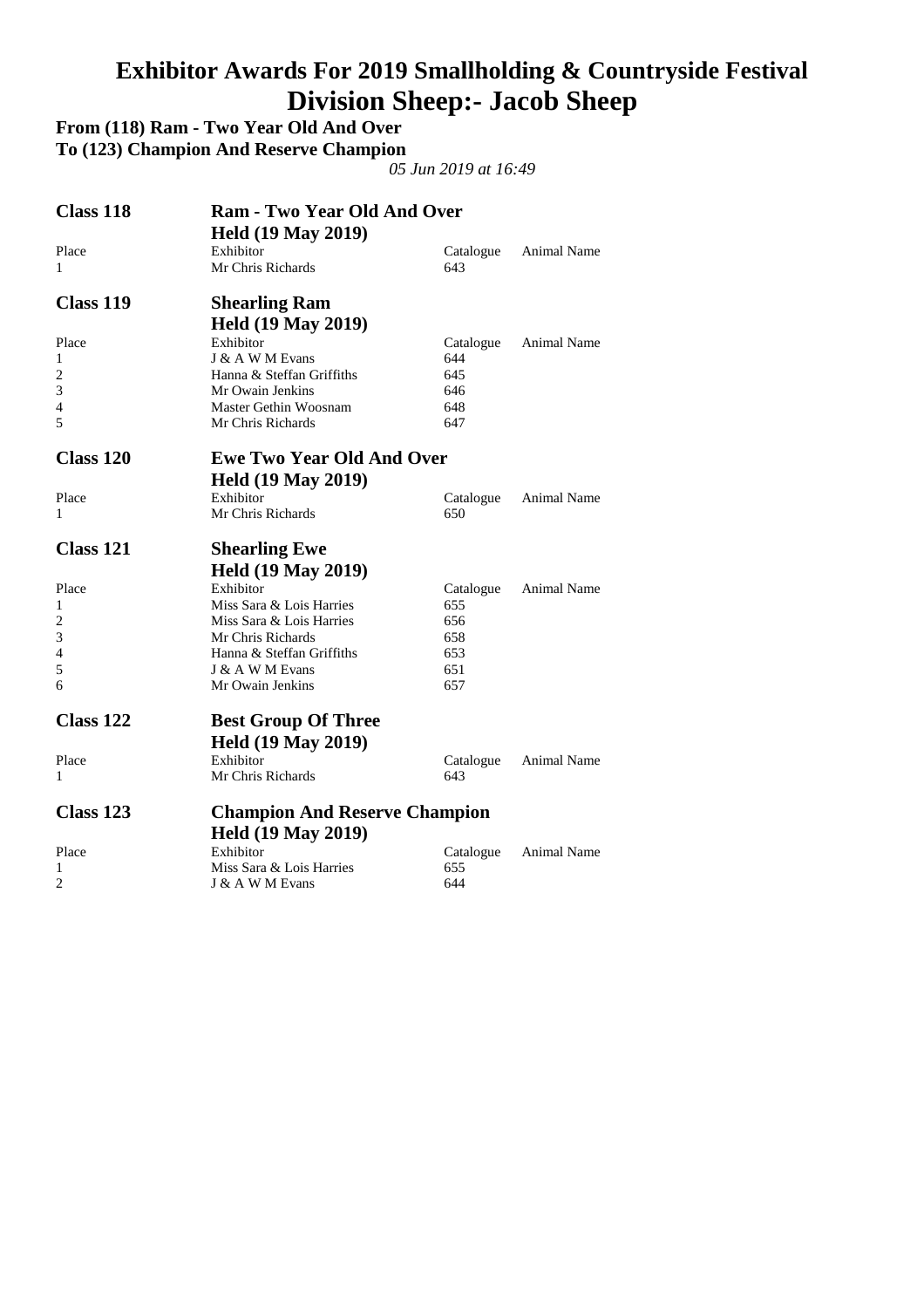#### **Exhibitor Awards For 2019 Smallholding & Countryside Festival Division Sheep:- Llanwenog Sheep**

**From (124) Ram - Two Year Old And Over To (129) Champion And Reserve Champion** 

| Class 124           | <b>Ram - Two Year Old And Over</b>           |            |             |
|---------------------|----------------------------------------------|------------|-------------|
|                     | <b>Held (19 May 2019)</b>                    |            |             |
| Place               | Exhibitor                                    | Catalogue  | Animal Name |
| 1                   | Mr Eurig Evans                               | 664        |             |
| $\overline{c}$      | Gareth & Wendy Evans                         | 665        |             |
| 3                   | Ian & Kay Coldrick                           | 662        |             |
| 4                   | Euros & Janet Davies                         | 663        |             |
| Class 125           | <b>Shearling Ram</b>                         |            |             |
|                     | <b>Held (19 May 2019)</b>                    |            |             |
| Place               | Exhibitor                                    | Catalogue  | Animal Name |
| 1                   | D B & A Williams & True                      | 673        |             |
| 2                   | Gareth & Wendy Evans                         | 670        |             |
| 3                   | Mr Eurig Evans                               | 669        |             |
| 4                   | Mr & Miss John & Meinir Green                | 672        |             |
| 5                   | Mr & Miss John & Meinir Green                | 671        |             |
| 6                   | Ian & Kay Coldrick                           | 668        |             |
| Class 126           | <b>Ewe Two Year Old And Over</b>             |            |             |
|                     |                                              |            |             |
|                     | <b>Held (19 May 2019)</b>                    |            |             |
| Place               | Exhibitor                                    | Catalogue  | Animal Name |
| 1                   | Mr Eurig Evans                               | 678        |             |
| $\overline{c}$<br>3 | Gareth & Wendy Evans<br>Euros & Janet Davies | 680<br>676 |             |
| 4                   |                                              |            |             |
|                     | Mr & Miss John & Meinir Green                | 681        |             |
| 5                   | D B & A Williams & True                      | 682        |             |
| Class 127           | <b>Shearling Ewe</b>                         |            |             |
|                     | <b>Held (19 May 2019)</b>                    |            |             |
| Place               | Exhibitor                                    | Catalogue  | Animal Name |
| 1                   | Gareth & Wendy Evans                         | 690        |             |
| 2                   | Euros & Janet Davies                         | 686        |             |
| 3                   | Mr Eurig Evans                               | 688        |             |
| 4                   | Mr Eurig Evans                               | 689        |             |
| 5                   | D B & A Williams & True                      | 694        |             |
| 6                   | D B & A Williams & True                      | 693        |             |
| Class 128           | <b>Best Group Of Three</b>                   |            |             |
|                     |                                              |            |             |
|                     | <b>Held (19 May 2019)</b>                    |            |             |
| Place               | Exhibitor                                    | Catalogue  | Animal Name |
| 1                   | Mr Eurig Evans                               | 664        |             |
| 2                   | Gareth & Wendy Evans                         | 665        |             |
| 3                   | D B & A Williams & True                      | 673        |             |
| 4                   | Euros & Janet Davies                         | 663        |             |
| <b>Class 129</b>    | <b>Champion And Reserve Champion</b>         |            |             |
|                     | <b>Held (19 May 2019)</b>                    |            |             |
| Place               | Exhibitor                                    | Catalogue  | Animal Name |
|                     |                                              |            |             |
| 1                   |                                              |            |             |
| 2                   | Mr Eurig Evans<br>Gareth & Wendy Evans       | 664<br>690 |             |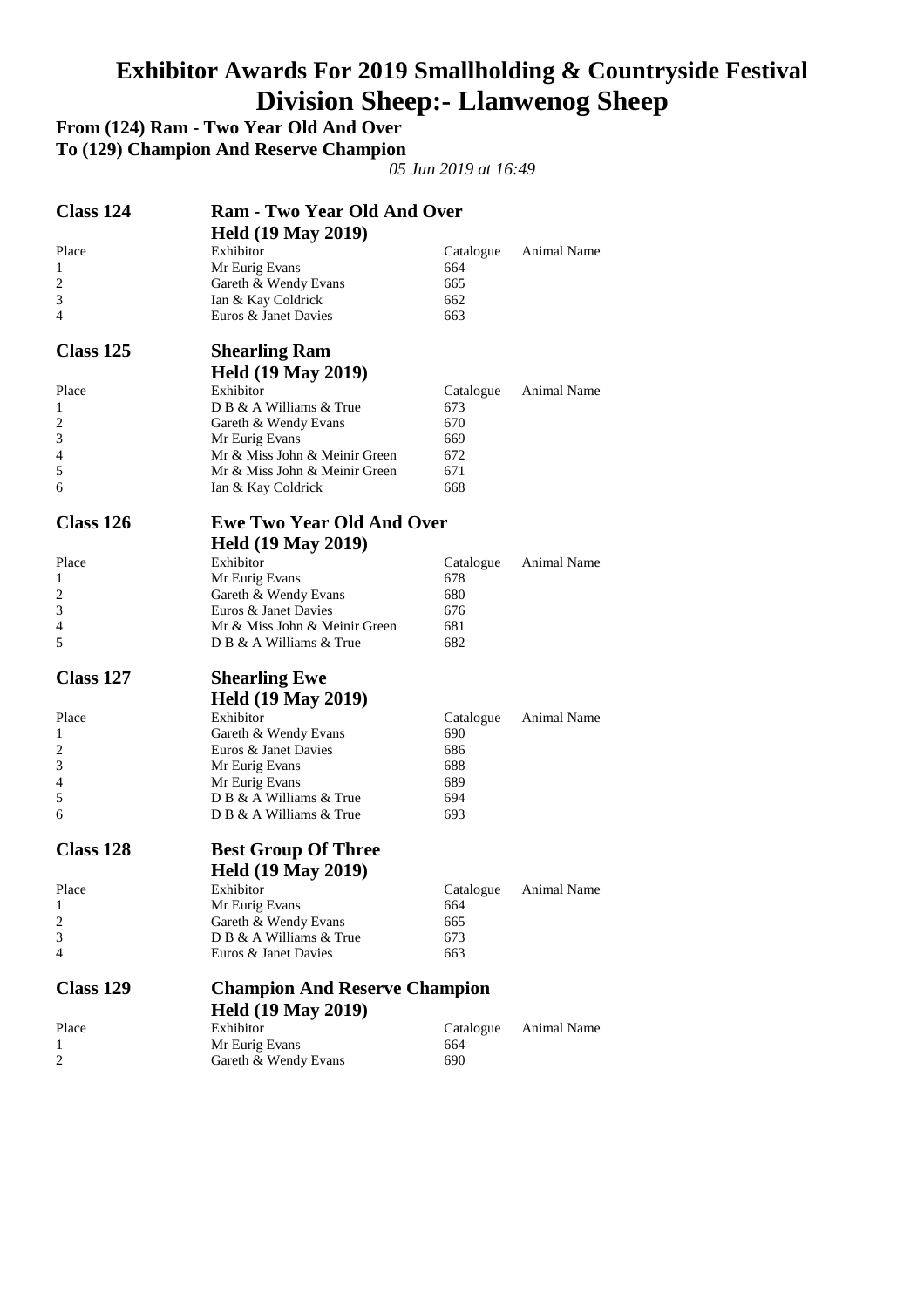#### **Exhibitor Awards For 2019 Smallholding & Countryside Festival Division Sheep:- Herdwick Sheep**

**From (130) Ram ~ Two Year Old And Over To (135) Champion And Reserve Champion** 

| Class 130      | Ram ~ Two Year Old And Over                      |                  |                    |
|----------------|--------------------------------------------------|------------------|--------------------|
|                | <b>Held (19 May 2019)</b>                        |                  |                    |
| Place          | Exhibitor                                        | Catalogue        | Animal Name        |
| 1              | <b>Miss Anwen Jones</b>                          | 699              |                    |
| $\overline{c}$ | T & E Wilcock                                    | 701              |                    |
| 3              | Mrs Joy Bowman                                   | 696              |                    |
| 4              | David & Michelle Davies                          | 697              |                    |
| 5              | <b>Pittard Family</b>                            | 700              |                    |
| 6              | Miss Anwen Jones                                 | 698              |                    |
| Class 131      | <b>Shearling Ram</b>                             |                  |                    |
|                | <b>Held (19 May 2019)</b>                        |                  |                    |
| Place          | Exhibitor                                        | Catalogue        | Animal Name        |
| 1              | David & Michelle Davies                          | 702              |                    |
| 2              | T & E Wilcock                                    | 705              |                    |
| 3              | Pittard Family                                   | 703              |                    |
| Class 132      | <b>Ewe Two Year Old And Over</b>                 |                  |                    |
|                |                                                  |                  |                    |
|                | <b>Held (19 May 2019)</b>                        |                  |                    |
| Place          | Exhibitor                                        | Catalogue        | Animal Name        |
| 1              | David & Michelle Davies                          | 708              |                    |
| 2              | Miss Anwen Jones                                 | 709              |                    |
| 3              | <b>Pittard Family</b>                            | 712              |                    |
| 4              | <b>Pittard Family</b>                            | 713              |                    |
| 5<br>6         | A Pittard and R Kelleher<br>Mrs Joy Bowman       | 711<br>707       |                    |
| Class 133      | <b>Shearling Ewe</b>                             |                  |                    |
|                | <b>Held (19 May 2019)</b>                        |                  |                    |
| Place          | Exhibitor                                        |                  | Animal Name        |
| 1              |                                                  | Catalogue<br>721 |                    |
|                | <b>Pittard Family</b><br>David & Michelle Davies |                  |                    |
| 2<br>3         | David & Michelle Davies                          | 717<br>718       |                    |
| 4              | Miss Anwen Jones                                 | 719              |                    |
| 5              | Mrs Joy Bowman                                   | 716              |                    |
| 6              | A Pittard and R Kelleher                         | 720              |                    |
| Class 134      | <b>Best Group Of Three</b>                       |                  |                    |
|                | <b>Held (19 May 2019)</b>                        |                  |                    |
| Place          | Exhibitor                                        | Catalogue        | <b>Animal Name</b> |
| $\mathbf{1}$   | David & Michelle Davies                          | 717              |                    |
| $\overline{c}$ | <b>Pittard Family</b>                            | 700              |                    |
| Class 135      | <b>Champion And Reserve Champion</b>             |                  |                    |
|                | <b>Held (19 May 2019)</b>                        |                  |                    |
| Place          | Exhibitor                                        | Catalogue        | <b>Animal Name</b> |
| 1              | <b>Miss Anwen Jones</b>                          | 699              |                    |
| 2              | David & Michelle Davies                          | 708              |                    |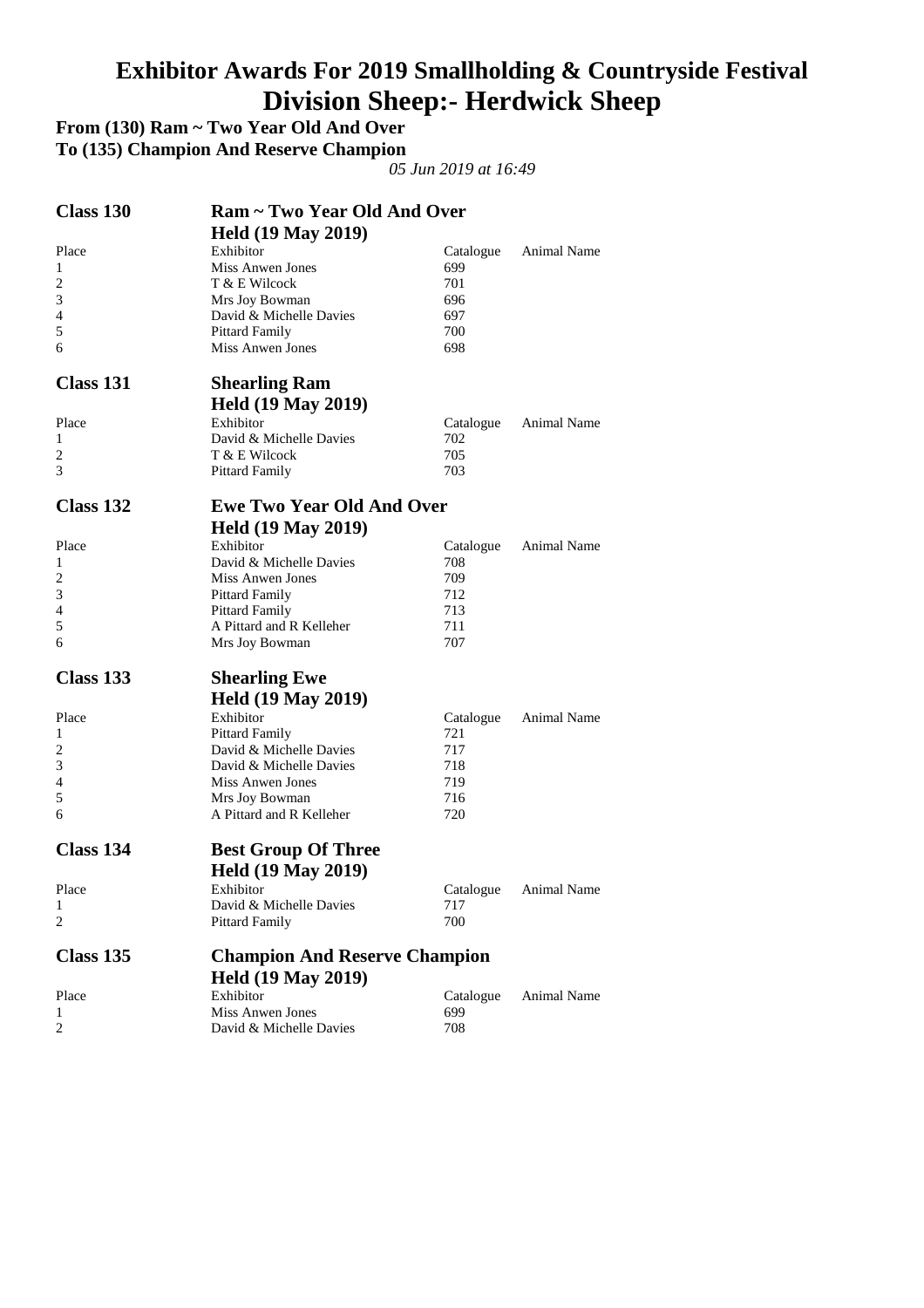# **Exhibitor Awards For 2019 Smallholding & Countryside Festival Division Sheep:- North Country Cheviot Sheep**

**From (136) Ram - Two Year Old And Over** 

**To (141) Champion And Reserve Champion** 

| Class 136      | <b>Ram - Two Year Old And Over</b>                        |            |                    |
|----------------|-----------------------------------------------------------|------------|--------------------|
|                | <b>Held (19 May 2019)</b>                                 |            |                    |
| Place          | Exhibitor                                                 | Catalogue  | Animal Name        |
| 1              | Messrs Meakins & Sloyan                                   | 727        |                    |
| 2              | Messrs A T & P R Jones                                    | 726        |                    |
| Class 137      | <b>Shearling Ram</b>                                      |            |                    |
|                | <b>Held (19 May 2019)</b>                                 |            |                    |
| Place          | Exhibitor                                                 | Catalogue  | Animal Name        |
| 1              | Miss C H Davies                                           | 729        |                    |
| $\overline{c}$ | Messrs $A T & P R$ Jones                                  | 731        |                    |
| 3              | Messrs Meakins & Sloyan                                   | 733<br>734 |                    |
| 4<br>5         | Messrs M R & D P Thomas & Bevan<br>Messrs A T & P R Jones | 732        |                    |
| 6              | Mr Ieuan Jenkins                                          | 730        |                    |
|                |                                                           |            |                    |
| Class 138      | <b>Ewe Two Year Old And Over</b>                          |            |                    |
|                | <b>Held (19 May 2019)</b>                                 |            |                    |
| Place          | Exhibitor                                                 | Catalogue  | <b>Animal Name</b> |
| 1              | Messrs $A T & P R$ Jones                                  | 743        |                    |
| $\overline{c}$ | Messrs A T & P R Jones                                    | 742        |                    |
| 3              | Mr Ben Baker                                              | 738        |                    |
| 4<br>5         | Dafydd & Katy Owen & Davies                               | 745        |                    |
| 6              | Mr Ben Baker<br>Mrs V Crew                                | 739<br>740 |                    |
|                |                                                           |            |                    |
| Class 139      | <b>Shearling Ewe</b>                                      |            |                    |
|                | <b>Held (19 May 2019)</b>                                 |            |                    |
| Place          | Exhibitor                                                 | Catalogue  | Animal Name        |
| 1              | Miss C H Davies                                           | 751        |                    |
| 2              | Miss C H Davies                                           | 752        |                    |
| 3              | Hanna & Steffan Griffiths                                 | 754        |                    |
| 4              | Mr Ieuan Jenkins                                          | 756        |                    |
| 5<br>6         | Mrs V Crew<br>Messrs A T & P R Jones                      | 750<br>757 |                    |
|                |                                                           |            |                    |
| Class 140      | <b>Best Group Of Three</b>                                |            |                    |
|                | <b>Held (19 May 2019)</b>                                 |            |                    |
| Place          | Exhibitor                                                 | Catalogue  | Animal Name        |
| 1              | Messrs A T & P R Jones                                    | 726        |                    |
| 2              | Messrs M R & D P Thomas & Bevan                           | 734        |                    |
| Class 141      | <b>Champion And Reserve Champion</b>                      |            |                    |
|                | <b>Held (19 May 2019)</b>                                 |            |                    |
| Place          | Exhibitor                                                 | Catalogue  | Animal Name        |
| 1              | Messrs A T & P R Jones                                    | 743        |                    |
| 2              | Messrs Meakins & Sloyan                                   | 727        |                    |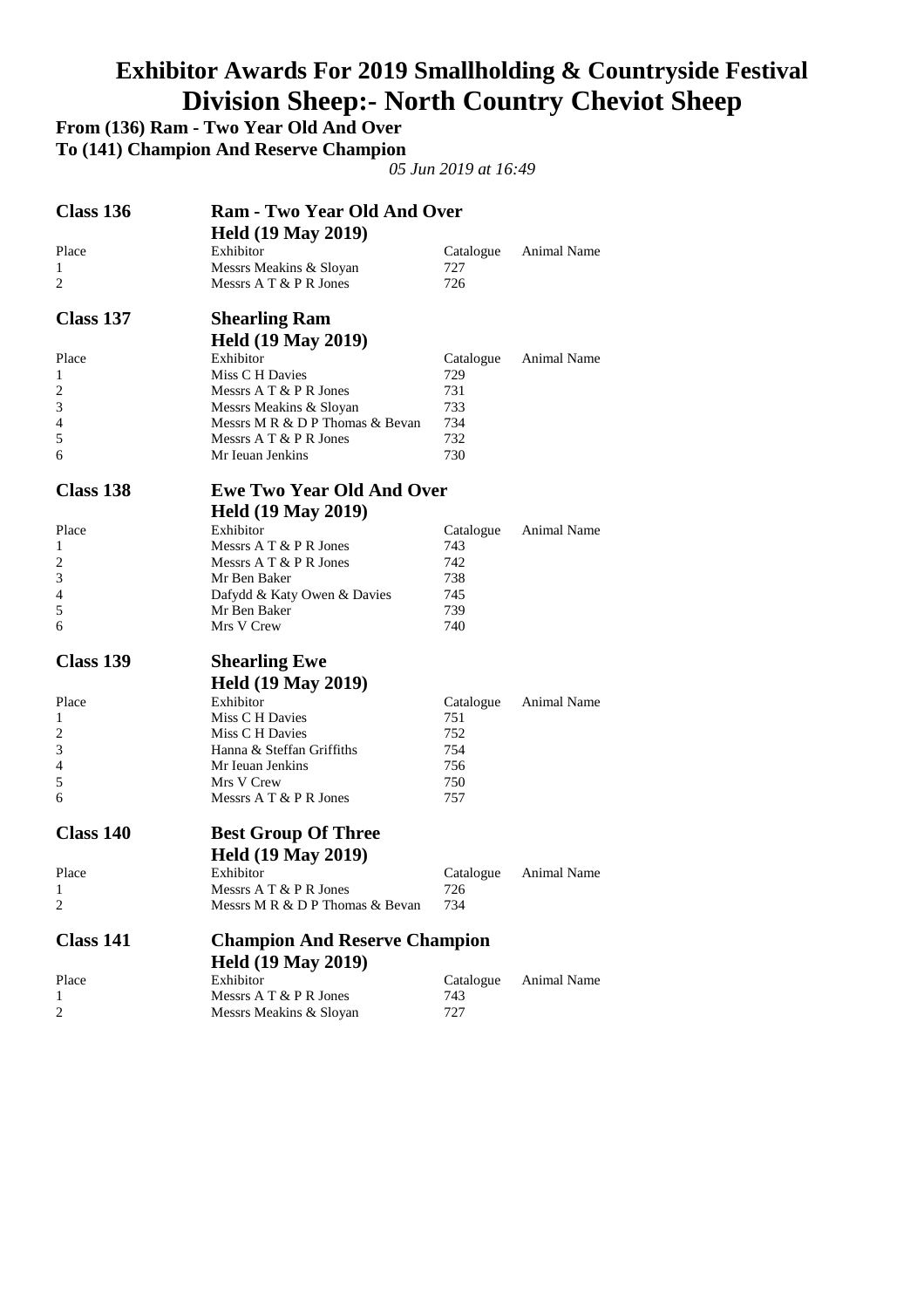#### **Exhibitor Awards For 2019 Smallholding & Countryside Festival Division Sheep:- HEBRIDEAN SHEEP**

#### **From (142) Ram - two year old and over**

**To (147) Champion and Reserve Champion** 

| Class 142      | Ram - two year old and over<br><b>Held (19 May 2019)</b> |                  |                    |
|----------------|----------------------------------------------------------|------------------|--------------------|
| Place          | Exhibitor                                                | Catalogue        | Animal Name        |
| 1              | Messrs R & R Lennard                                     | 767              |                    |
| $\overline{2}$ | Miss Jessica Beavan                                      | 765              |                    |
| 3              | Miss Nicky Mason                                         | 768              |                    |
| 4              | Mr Darren Cassie                                         | 766              |                    |
| Class 143      | <b>Shearling Ram</b>                                     |                  |                    |
|                | <b>Held (19 May 2019)</b>                                |                  |                    |
| Place          | Exhibitor                                                | Catalogue        | Animal Name        |
| 1              | Mrs V C K Mason                                          | 775              |                    |
| $\overline{c}$ | Ms Helen Arthan                                          | 769              |                    |
| 3              | Mr Darren Cassie                                         | 772              |                    |
| $\overline{4}$ | Miss Nicky Mason                                         | 774              |                    |
| Class 144      | <b>Ewe-two year old and over</b>                         |                  |                    |
|                | <b>Held (19 May 2019)</b>                                |                  |                    |
| Place          | Exhibitor                                                | Catalogue        | <b>Animal Name</b> |
| 1              | Ms Helen Arthan                                          | 776              |                    |
| 2              | Mrs V C K Mason                                          | 783              |                    |
| 3              | Mr Darren Cassie                                         | 780              |                    |
| 4              | Messrs R & R Lennard                                     | 781              |                    |
| 5              | Miss Jessica Beavan                                      | 779              |                    |
| 6              | Miss Nicky Mason                                         | 782              |                    |
|                |                                                          |                  |                    |
| Class 145      | <b>Shearling Ewe</b>                                     |                  |                    |
|                | <b>Held (19 May 2019)</b>                                |                  |                    |
| Place          | Exhibitor                                                | Catalogue        | Animal Name        |
| 1              | Ms Helen Arthan                                          | 784              |                    |
| 2              | Mrs V C K Mason                                          | 790              |                    |
| 3              | Messrs R & R Lennard                                     | 788              |                    |
| 4              | Miss Nicky Mason                                         | 789              |                    |
| 5              | Miss Emma Whinnett                                       | 791              |                    |
| 6              | Mr Darren Cassie                                         | 787              |                    |
| Class 146      | <b>Best Group of Three</b>                               |                  |                    |
|                | <b>Held (19 May 2019)</b>                                |                  |                    |
| Place          | Exhibitor                                                | Catalogue        | Animal Name        |
| 1              | Mrs V C K Mason                                          | 775 -            |                    |
| 2              | Messrs R & R Lennard                                     | 781              |                    |
| Class 147      | <b>Champion and Reserve Champion</b>                     |                  |                    |
|                |                                                          |                  |                    |
| Place          | <b>Held (19 May 2019)</b>                                |                  | Animal Name        |
| 1              | Exhibitor<br>Ms Helen Arthan                             | Catalogue<br>776 |                    |
| 2              | Messrs R & R Lennard                                     | 767              |                    |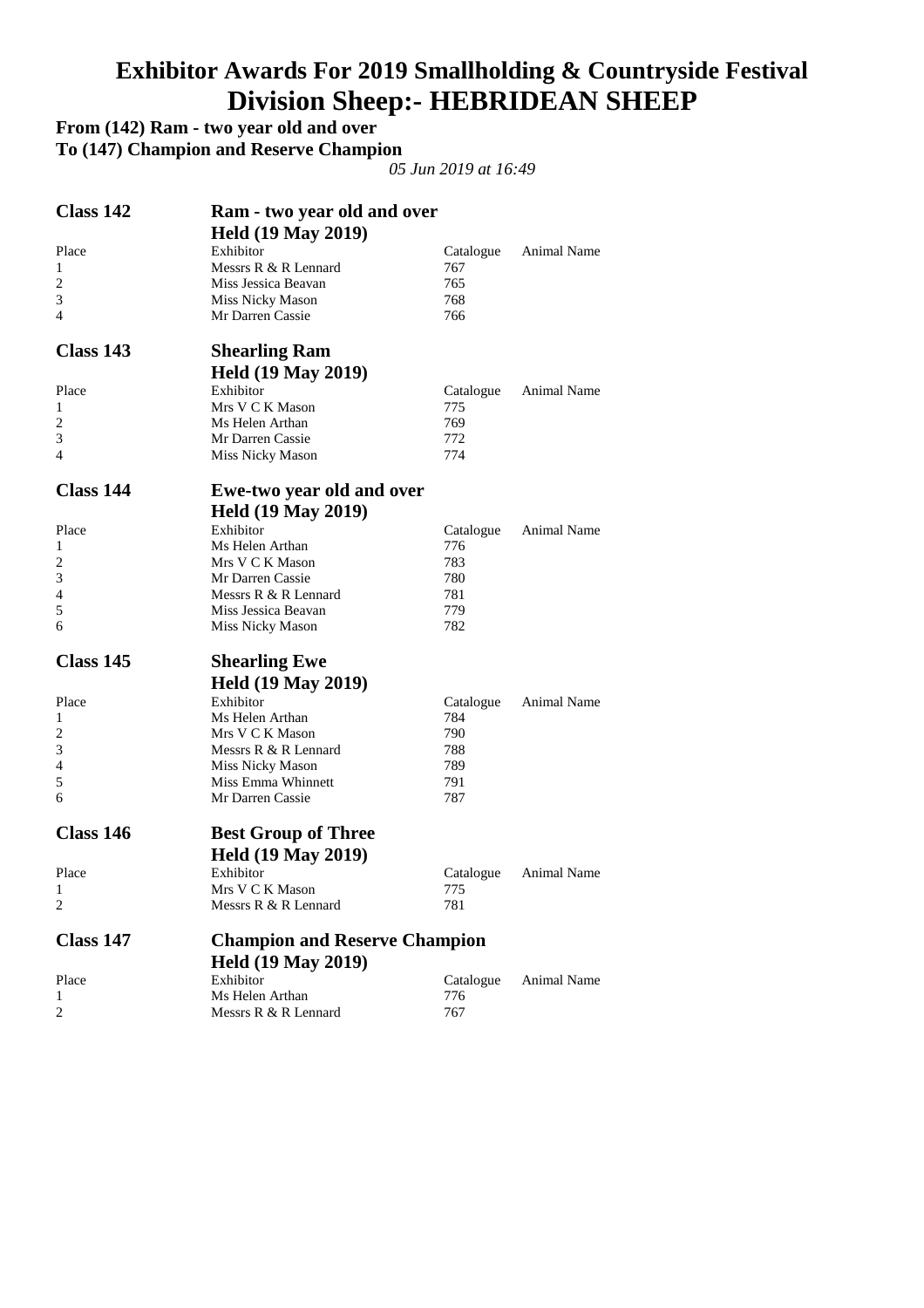### **Exhibitor Awards For 2019 Smallholding & Countryside Festival Division Sheep:- Best Presented Sheep Pen Award**

**From (148) Best Sheep Pen Award To (148) Best Sheep Pen Award** 

| Class 148      | <b>Best Sheep Pen Award</b> |           |             |
|----------------|-----------------------------|-----------|-------------|
|                | <b>Held (19 May 2019)</b>   |           |             |
| Place          | Exhibitor                   | Catalogue | Animal Name |
| $\overline{1}$ | Miss Kristy Bufton          | 358       |             |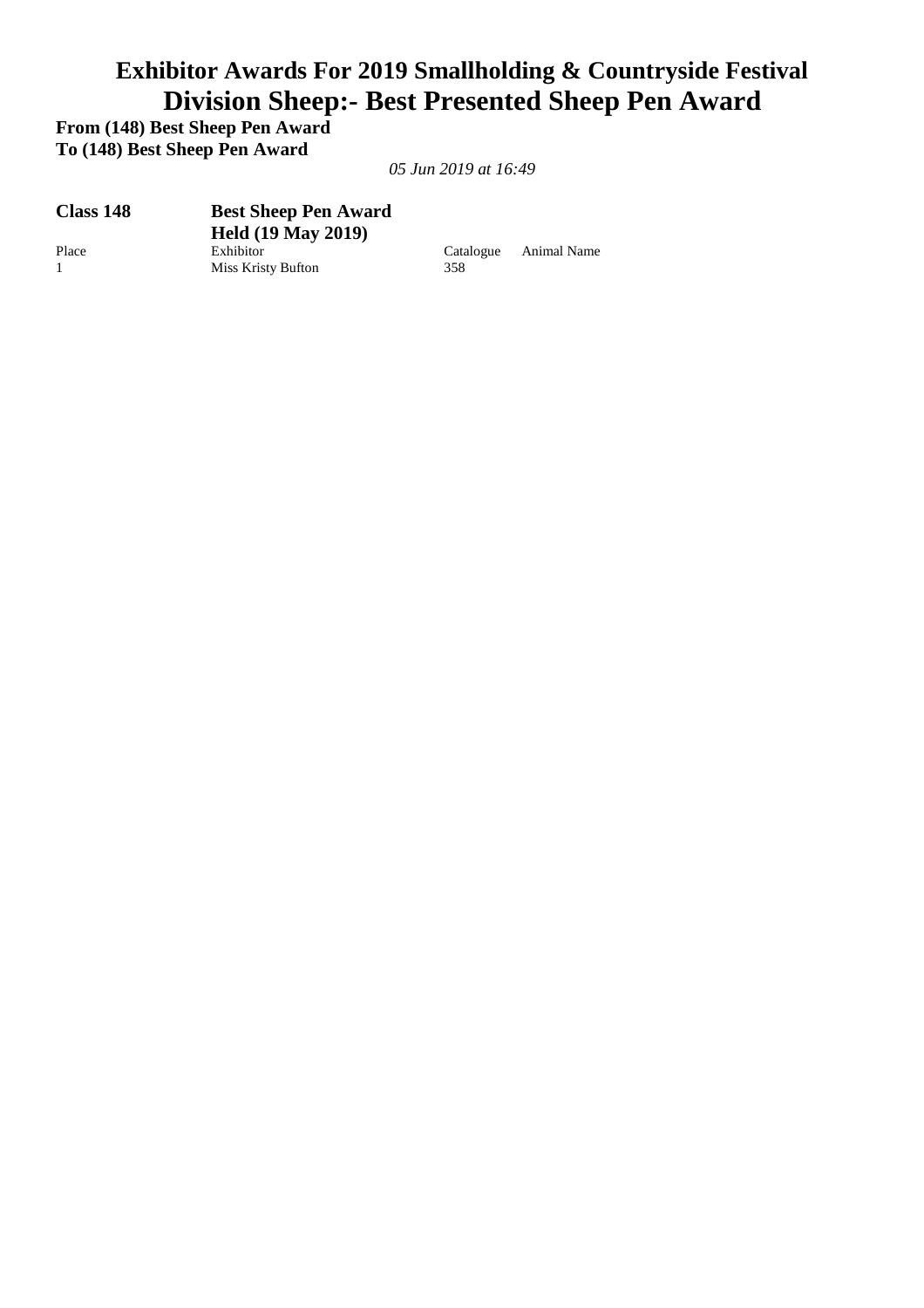# **Exhibitor Awards For 2019 Smallholding & Countryside Festival Division Sheep:- Supreme Champion & Reserve Group Of Three**

**From (149) Supreme Champion & Reserve Group Of Three To (149) Supreme Champion & Reserve Group Of Three** 

| Class 149    | <b>Supreme Champion &amp; Reserve Group Of Three</b><br><b>Held (19 May 2019)</b> |           |             |  |
|--------------|-----------------------------------------------------------------------------------|-----------|-------------|--|
| Place        | Exhibitor                                                                         | Catalogue | Animal Name |  |
| $\mathbf{1}$ | Master Tom Ryan Evans                                                             | 295       |             |  |
| 2            | Messrs $A T & P R$ Jones                                                          | 726       |             |  |